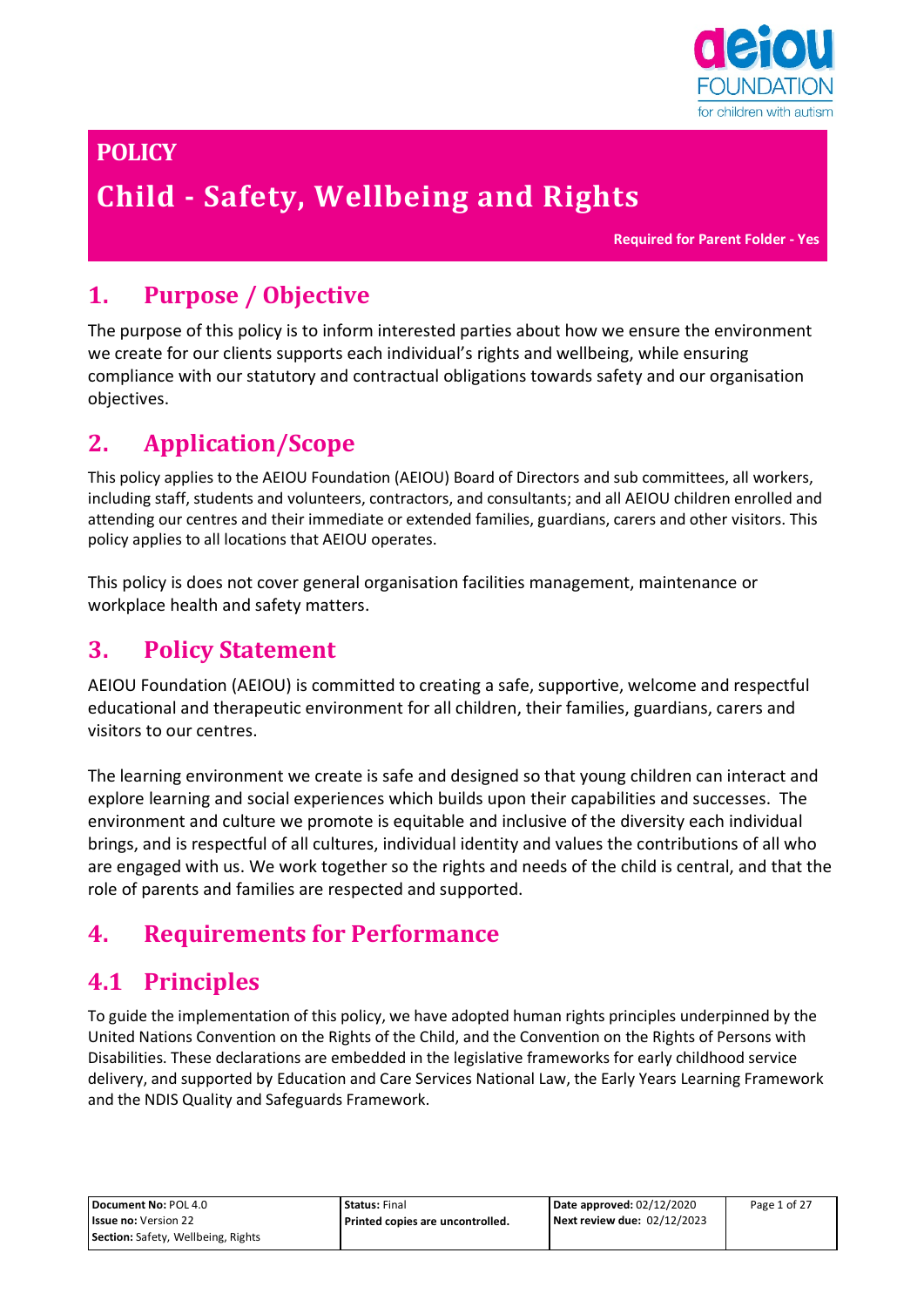| The Human Rights principles                                                                                                                 |                                                                                                                     |                                                                                                                                                             |  |
|---------------------------------------------------------------------------------------------------------------------------------------------|---------------------------------------------------------------------------------------------------------------------|-------------------------------------------------------------------------------------------------------------------------------------------------------------|--|
| Respect for the inherent dignity,<br>independence of persons and<br>individual autonomy, including the<br>freedom to make one's own choices | Respect for difference and<br>acceptance of persons with<br>disabilities as part of human<br>diversity and humanity | Respect for the evolving capacities<br>of children with disability and<br>respect for the right of children with<br>disability to preserve their identities |  |
| Non-discrimination                                                                                                                          | Equality of opportunity                                                                                             | Active partnerships between<br>services and people with disability,<br>and their families, friends, carers<br>and/or advocates.                             |  |
| Full and effective participation and<br>inclusion in society                                                                                | Equality between men and women                                                                                      | Accessibility                                                                                                                                               |  |

We act in accordance with our ethical responsibilities and common law obligations under our Duty of Care.

**Duty of Care** - AEIOU has a duty to take reasonable care, for the safety and welfare of all children, employees, volunteers, students, family members, visitors and contractors. This is a legal duty to take reasonable care not to cause harm to another person that could be reasonably foreseen. All employees have a general duty of care to maintain their own safety and the safety of others. Implementing duty of care involves taking all reasonable steps to ensure the safety and welfare of persons, from both known and reasonably expected risks of harm and/or injury.

# **4.2 Rights, Roles and Responsibilities**

**Issue no:** Version 22

**Section:** Safety, Wellbeing, Rights

**AEIOU acknowledges the rights of children and their families and our role and responsibilities.**  Each child and their family have the **right** to:

| Person-centred support - access supports that<br>promote, uphold and respect their legal and human<br>rights and enable to exercise informed choice and<br>control. The provision of supports promotes, upholds<br>and respects individual rights to freedom of expression,<br>self-determination and decision-making.                                                                                                 |                      |                           | Child focussed supports - that promote and respect<br>the child's legal and human rights, support their<br>development of functional skills, and enable them to<br>participate meaningfully and be included in everyday<br>activities with their peers.                                                                                                                                                        |              |
|------------------------------------------------------------------------------------------------------------------------------------------------------------------------------------------------------------------------------------------------------------------------------------------------------------------------------------------------------------------------------------------------------------------------|----------------------|---------------------------|----------------------------------------------------------------------------------------------------------------------------------------------------------------------------------------------------------------------------------------------------------------------------------------------------------------------------------------------------------------------------------------------------------------|--------------|
| Respect for individual values and beliefs - each child<br>and their family accesses support that respect their<br>culture, diversity, values and beliefs.<br>In the learning setting respect provides for the dignity of<br>all children and the importance of recognising types of<br>diversity and the principles of non-discrimination, best<br>interests of the child, participation, survival and<br>development. |                      | focus on their strengths. | Family centred support - each family receives<br>supports that are culturally inclusive, responsive, and                                                                                                                                                                                                                                                                                                       |              |
| Right to Privacy and dignity - each child and their<br>family access supports that respect and protect their<br>dignity and right to privacy.<br>Privacy includes consideration of children's records and<br>children's personal information (verbal and written),<br>children's identity, photos and images being protected<br>and kept safe and ensuring appropriate consents are<br>sought for sharing information. |                      | value difference.         | <b>Inclusion</b> $-$ each child access support that engages<br>their natural environment and enables inclusive and<br>meaningful participation in family and community life.<br>Inclusive learning ensures that all children's experiences<br>are recognised and valued and that all children have<br>equitable access to resources, participation, and<br>opportunities to demonstrate their learning, and to |              |
| Independence, informed choice and decision<br>making - each child and their family is supported to<br>make informed choices, exercise control and maximise                                                                                                                                                                                                                                                             |                      |                           | Interpreter services or other support - can be<br>arranged for instances where parents/families require<br>assistance relating to the service.                                                                                                                                                                                                                                                                 |              |
| Document No: POL 4.0                                                                                                                                                                                                                                                                                                                                                                                                   | <b>Status: Final</b> |                           | Date approved: 02/12/2020                                                                                                                                                                                                                                                                                                                                                                                      | Page 2 of 27 |

**Printed copies are uncontrolled.**

**Next review due:** 02/12/2023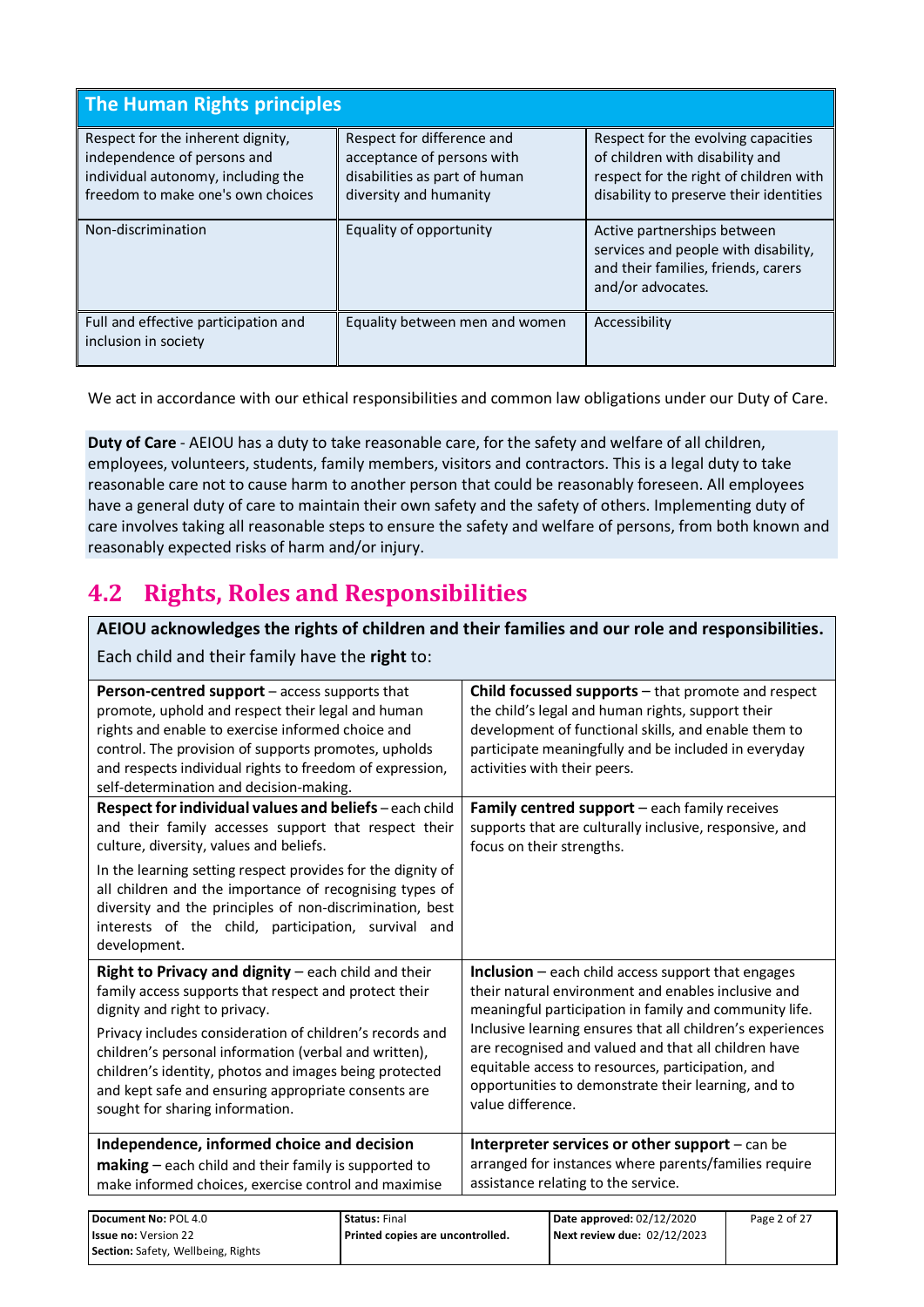| their independence relating to support provided and<br>decisions affecting them.<br>Information is accessible and provided in way they<br>understand to enable informed choices for decision-<br>making to occur. Information provides for the 'dignity of<br>risk' in decision-making. Each participant is provided<br>sufficient time to consider their options, to seek advice,<br>and to access an advocate, if they choose.                                                                 | Advocacy support - Involvement of an<br>advocate/support person of their choice to represent<br>their interests is respected and facilitated as needed.                                                                                                                                                                                                                                                                        |
|--------------------------------------------------------------------------------------------------------------------------------------------------------------------------------------------------------------------------------------------------------------------------------------------------------------------------------------------------------------------------------------------------------------------------------------------------------------------------------------------------|--------------------------------------------------------------------------------------------------------------------------------------------------------------------------------------------------------------------------------------------------------------------------------------------------------------------------------------------------------------------------------------------------------------------------------|
| Violence, abuse, neglect, exploitation and                                                                                                                                                                                                                                                                                                                                                                                                                                                       | Elimination of the use of restrictive practices -                                                                                                                                                                                                                                                                                                                                                                              |
| discrimination free environment - each child and<br>their family access supports free from violence, abuse,<br>neglect, exploitation or discrimination.<br>We have processes in place which actively prevent, act<br>on, support, record, investigate, and report incidents.                                                                                                                                                                                                                     | NDIS and the quality assurance and safeguards system<br>will be implemented including responsibilities for<br>oversight of and reporting on the use of restrictive<br>practices.                                                                                                                                                                                                                                               |
| <b>Complaints management and resolution</b> - each<br>participant has knowledge of and access to the<br>complaints management and resolution system.<br>Complaints and other feedback made by all parties are<br>welcomed, acknowledged, respected and well-<br>managed.                                                                                                                                                                                                                         | Incidents responsiveness - each participant is<br>safeguarded by our incident management system,<br>ensuring that incidents are acknowledged, responded<br>to, well-managed and learned from.                                                                                                                                                                                                                                  |
| We have a process in place for people to raise<br>concerns/complaints without fear of retribution, and to<br>have issues dealt with fairly. Information about how to<br>give feedback, make a complaint including avenues with<br>the NDIS Commission and other authorities, and how to<br>access advocacy support is provided.                                                                                                                                                                  |                                                                                                                                                                                                                                                                                                                                                                                                                                |
| Robust governance and operational management                                                                                                                                                                                                                                                                                                                                                                                                                                                     | Competent, qualified and screened workers - each                                                                                                                                                                                                                                                                                                                                                                               |
| - a well-run organisation with governance and<br>operational management systems in place relevant and<br>proportionate to the size, scale, scope and complexity of<br>the support delivered. Including systems to manage risk,<br>quality, information and continuity of support.                                                                                                                                                                                                                | participant's support needs are met by workers who are<br>competent in relation to their role, hold relevant<br>qualifications, have relevant expertise and experience,<br>and are screened to meet NDIS and State/Territory<br>worker screening rules (criminal history checks).                                                                                                                                              |
|                                                                                                                                                                                                                                                                                                                                                                                                                                                                                                  | Educator to child ratios will be maintained when<br>providing education and care services, and during rest<br>periods.                                                                                                                                                                                                                                                                                                         |
| Support provision - that is accessible and appropriate<br>to the child's needs, goals and preferences. Includes<br>active involvement of parents/guardians in the<br>development of support plans that reflect the child's<br>needs, requirements, preferences, strengths and goals,<br>and are regularly reviewed. Includes clear<br>understanding of the supports chosen and agreed to<br>and how these will be provided and well-planned and<br>coordinated transitions to or from providers. | Support provision environment - access support in<br>a safe environment appropriate to the child's needs. A<br>safe environment where property is secure and that<br>medication management processes are effective to<br>prevent errors or incidents, and that effective practices<br>are in place to manage waste, or infectious or hazardous<br>substances, and that effective prevention control<br>practices are in place. |
| Collaboration - coordinated supports are provided<br>from a collaborative team comprising the child's family,<br>and other relevant providers to facilitate the child's<br>development and address family's needs and priorities.                                                                                                                                                                                                                                                                | Capacity building - each child receives supports that<br>build knowledge, skills and abilities of their family and<br>other people to support the child's learning and<br>development.                                                                                                                                                                                                                                         |
| Evidence-informed supports - each child receives<br>evidence-informed supports with quality standards and<br>validated practices.                                                                                                                                                                                                                                                                                                                                                                | <b>Outcome based approach</b> - each child receives<br>supports that are outcome based and goal focused.                                                                                                                                                                                                                                                                                                                       |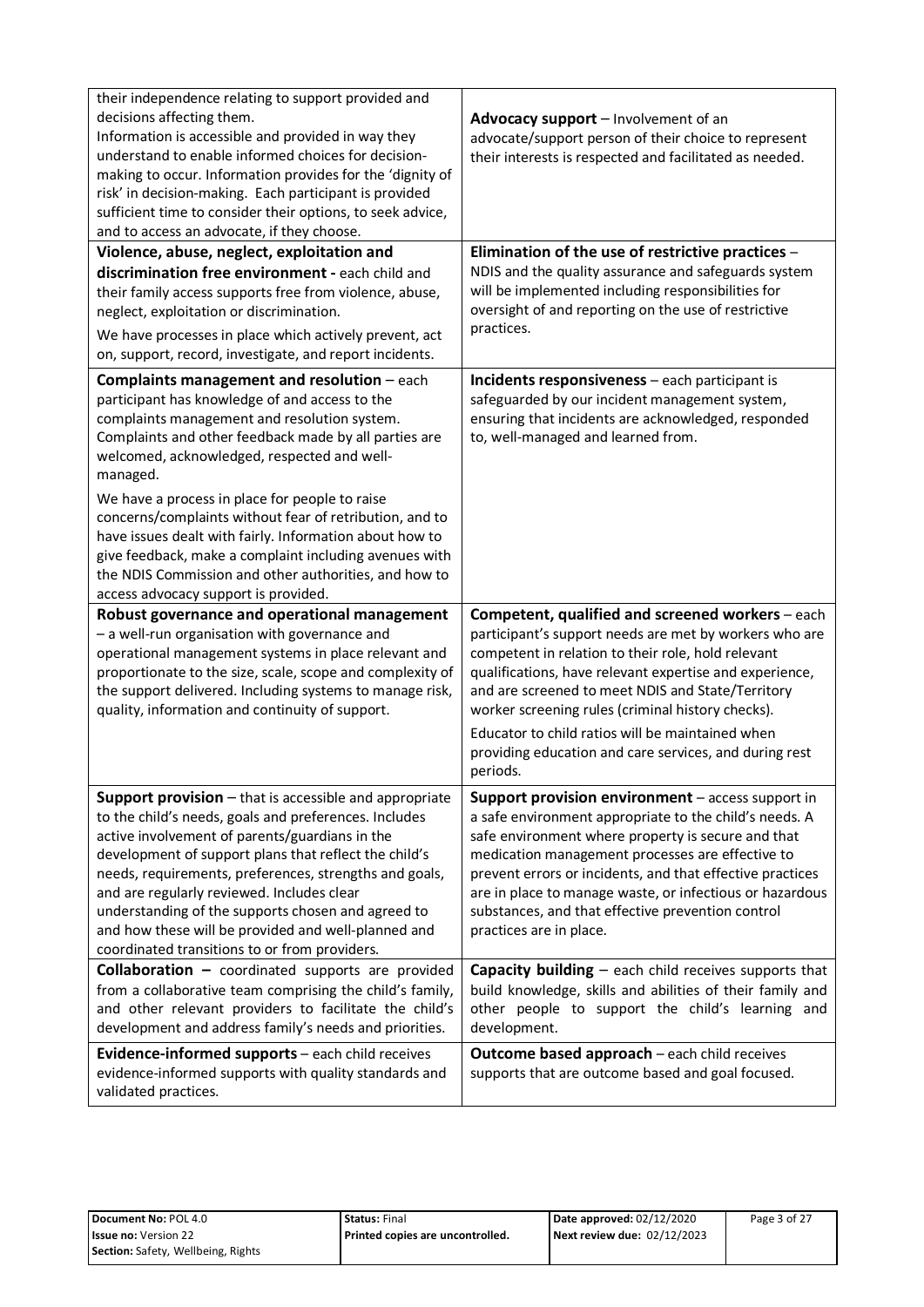**To assist us in delivering our services as intended parents/guardians/family/carers are responsible for**:

| Informing AEIOU of changes to contact details,      | Interact with staff and other parents safely, with |
|-----------------------------------------------------|----------------------------------------------------|
| custodial conflicts or court orders.                | courtesy and respect the rights of others.         |
| Identify risks the organisation may have to         | Make arrival and departure arrangements that       |
| consider in providing services to you.              | meet the specified requirements.                   |
| Be involved with and assist in the planning and     | Provide necessary medical and health reports       |
| review of their child's program and decisions       | which will enable us to develop and provide        |
| affecting them.                                     | appropriate services to their child.               |
| Implement home activities/ plans developed as       | Follow and adhere to all AEIOU's policies and      |
| part of their child's ongoing support program.      | processes as directed and provided.                |
| Raise incidents, concerns or complaints with us,    | Provide feedback when requested by teaching        |
| and work collaboratively with us to resolve issues. | staff.                                             |

# **4.3 Child Safe Code of Conduct**

All workers are obliged to abide with Child Safe Code of Conduct.

AEIOU fosters an organisational culture that adopts strategies and takes action to promote child wellbeing and prevent harm to children and young people. We consciously and systematically:

- create an environment where children's safety and wellbeing is the centre of thought, values and actions
- place emphasis on genuine engagement with, and valuing of children
- create conditions that reduce the likelihood of harm to children and young people
- create conditions that increase the likelihood of identifying any harm
- respond to any concerns, disclosures, allegations or suspicions.

# **4.4 NDIS Code of Conduct**

All workers are obliged to abide with the NDIS Code of Conduct and complete the NDIS Worker Orientation Module required by the NDIS Quality and Safeguards Commission.

The NDIS Code of Conduct requires workers to do the following in providing supports and services:

- Act with respect for individual rights to freedom of expression, self-determination and decisionmaking in accordance with applicable laws and conventions.
- Respect the privacy of people with disability.
- Provide supports and services in a safe and competent manner with care and skill.
- Act with integrity, honesty and transparency.
- Promptly take steps to raise and act on concerns about matters that may impact the quality and safety of supports and services provided to people with disability.
- Take all reasonable steps to prevent and respond to all forms of violence against, and exploitation, neglect and abuse of, people with disability.
- Take all reasonable steps to prevent and respond to sexual misconduct.

# **4.5 Our Surroundings**

We maintain a safe and healthy environment for enrolled children to learn and explore their environment and develop their skills. All equipment and furniture used in providing our services are safe, clean and in good repair.

| Document No: POL 4.0               | <b>Status: Final</b>               | Date approved: 02/12/2020     | Page 4 of 27 |
|------------------------------------|------------------------------------|-------------------------------|--------------|
| <b>Issue no: Version 22</b>        | l Printed copies are uncontrolled. | Next review due: $02/12/2023$ |              |
| Section: Safety, Wellbeing, Rights |                                    |                               |              |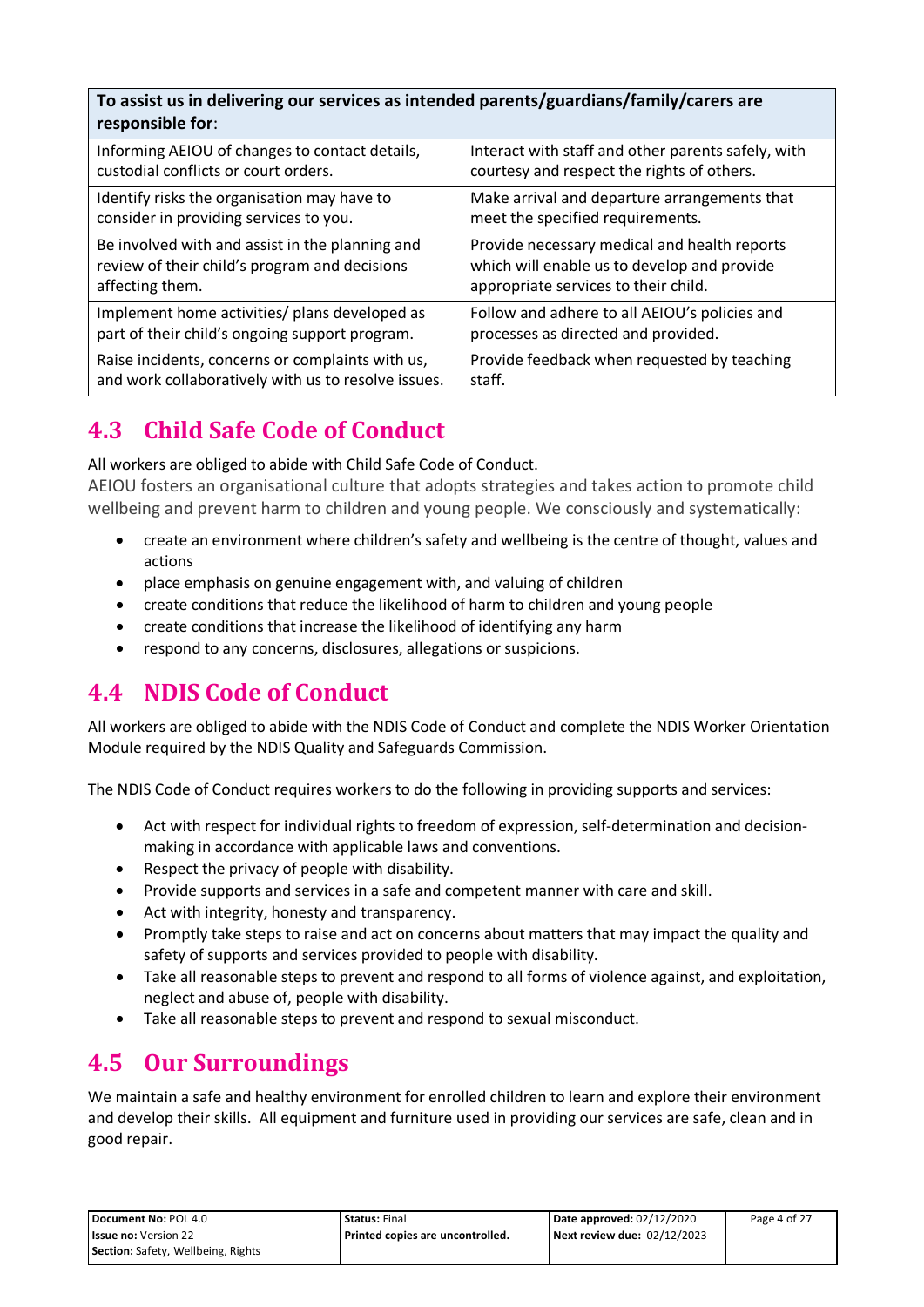#### **Physical environment**

- We provide accessible and inclusive facilities and services and consider reasonable adjustments to facilities and processes where barriers are identified.
- We provide appropriately sized furniture and equipment for the age ranges represented.
- We provide appropriate challenges in the environment that encourages appropriate risk taking as per each child's developmental level, needs and goals.
- We provide a well organised environment so children, educators and others can move around without disrupting other children's activities.
- We incorporate requirements of children with additional needs as seamlessly as possible.
- Premises are designed and maintained in a way that always facilitates supervision of children at the service, having regard to the need to maintain the right and dignity of children.
- We provide ready access to an operating telephone or other similar means of communication to enable immediate communication to and from parents and emergency services.

#### **Safety controls**

- We use compliant soft fall material in places where climbing play equipment, swings or slides are used.
- We install safety fencing in areas to ensure the safety of children.
- We ensure that power points not in use have safety caps, and all power-boards are out of reach of children and all electrical cords are secured.
- We discuss the safety aspects of using toys and equipment with children. When circumstances allow, we will involve the children in setting these rules, where applicable.
- We keep maintenance logs.
- We manage and control identified hazards so that people are not exposed, to the best or reasonable extent possible, and provide personal protective equipment to be used when required.
- We adopt safe work practices and systems that comply with Work Health, Safety legislation, Codes of Practice and relevant Standards.

#### **Risk management**

- We undertake appropriate risk assessments of the service environment and relevant equipment to ensure that risk is minimised at all times.
- We maintain adequate insurance coverage.
- We have adopted a Quality and WHS Management System to manage compliance and continuous improvement of our systems and processes and undertake audits and inspections to ensure we can continue to meet the needs of our clients and the objectives of the organisation.
- We assess and evaluate risks involved in individual activities and community experiences and take steps to control identified risks.

#### **Amenity**

- We provide safe, convenient and accessible toileting, handwashing and drying, eating and sleeping facilities as per the amount of children who attend our service.
- We provide laundry facilities with a washing machine and drier and have arrangements in place for dealing with soiled clothing, nappies and linen, including hygienic facilities for storage prior to their disposal or laundering.
- If children that attend use nappies, we provide hygienic facilities for nappy changes. If children are under three (3) years old, at least one (1) properly constructed nappy change bench will be used. Nappy change facilities are designed, located and maintained to ensure that children cannot access them without being supervised.
- We incorporate natural and artificial lighting, appropriate ventilation, heating and cooling and fresh air into the working environment.
- We provide quiet areas where children can sleep or rest.
- For centres who have baby and toddler rooms, we provide a separate indoor space for children who are under two years of age.

| Document No: POL 4.0                      | <b>Status: Final</b>             | Date approved: 02/12/2020   | Page 5 of 27 |
|-------------------------------------------|----------------------------------|-----------------------------|--------------|
| <b>Issue no: Version 22</b>               | Printed copies are uncontrolled. | Next review due: 02/12/2023 |              |
| <b>Section:</b> Safety, Wellbeing, Rights |                                  |                             |              |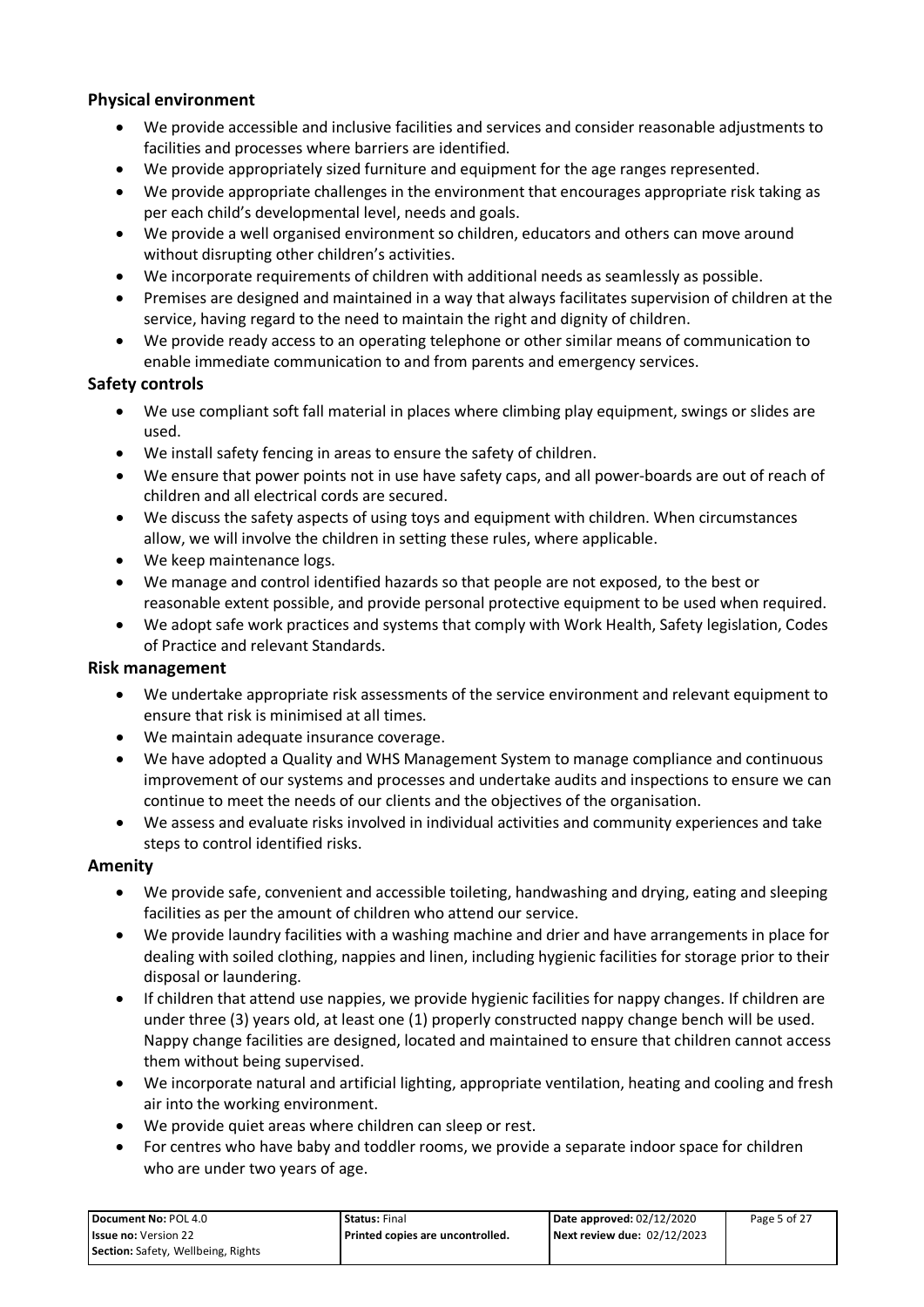• A separate space for administration, and a private space for consultation with children's parents/guardians or carers is provided.

### **Experiences and resources to support child's learning goals**

- We provide visual supports to enable non-verbal children to communicate their wants and needs.
- We provide experiences for children to interact with nature by including natural elements (e.g. plants, trees, gardens, rock, mud or water) in our outdoor environment.
- We engage the children in a wide variety of indoor and outdoor experiences and exercise.
- We enable the children to access appropriate furniture, resources, materials, toys and equipment. These resources will be developmentally appropriate, and sufficient in numbers for the amount of children that attend our service.
- We create an environment where children can explore, solve problems, create, construct and engage in critical thinking that is developmentally appropriate in the service.
- We arrange the environment to encourage large or small group or independent activities.
- We use commercial, natural, recycled, home-made and real resources in a variety of ways to encourage children's learning.

# **4.6 Responsible Person and Nominated Supervisor**

The Service/Centre Manager is the agreed nominated supervisor / nominee employed to manage the dayto-day operations of an AEIOU service centre. Other eligible employees identified who meet the criteria for a responsible person must agree and provide written consent to undertake specific responsibilities to support the nominated supervisor, including when the Service / Centre Manager is not present on site.

- The nominated supervisor or responsible person/s in charge will be present, at all times that the service is educating and caring for children during the service's normal operating hours for the day in accordance with the regulations.
- The prescribed qualification for a supervisor is or is equivalent to an approved Diploma level of education and care qualification and is 18 years of age or more. Any educators under 18 years must be supervised.
- The Service / Centre Manager, and other identified responsible staff members in day-to-day charge will have adequate experience, knowledge and understanding of the provision of education and care to children, and is able to effectively supervise and manage the service and maintain a history of compliance with relevant laws.
- Each nominated supervisor and responsible staff member will have successfully completed child protection training in their jurisdiction.
- The name of each nominated supervisor and responsible staff member will be displayed and visible from the service's main entrance.
- As the persons responsible for the day-to-day operations of an approved service, nominated supervisors and identified responsible staff have a range of responsibilities including:
	- o Ensuring educational programs are:
		- based on and delivered in accordance with the approved learning framework, and AEIOU support program
		- based on the developmental needs, interests and experiences of each child
		- designed to consider the individual differences of each child
	- o Ensuring children are adequately supervised, are not subject to inappropriate discipline, and are protected from harms and hazards
	- $\circ$  Ensuring children do not leave the education and care service premises except in accordance with the relevant QLD State/or National Law and Regulations (e.g., with an authorised parent / carer, on an authorised excursion, or for emergency medical treatment)
	- $\circ$  Ensuring that a parent of a child attending the centre may enter the service premises at any time when the child is attending the service, except when:

| Document No: POL 4.0                      | <b>Status: Final</b>               | Date approved: 02/12/2020   | Page 6 of 27 |
|-------------------------------------------|------------------------------------|-----------------------------|--------------|
| <b>Issue no: Version 22</b>               | l Printed copies are uncontrolled. | Next review due: 02/12/2023 |              |
| <b>Section:</b> Safety, Wellbeing, Rights |                                    |                             |              |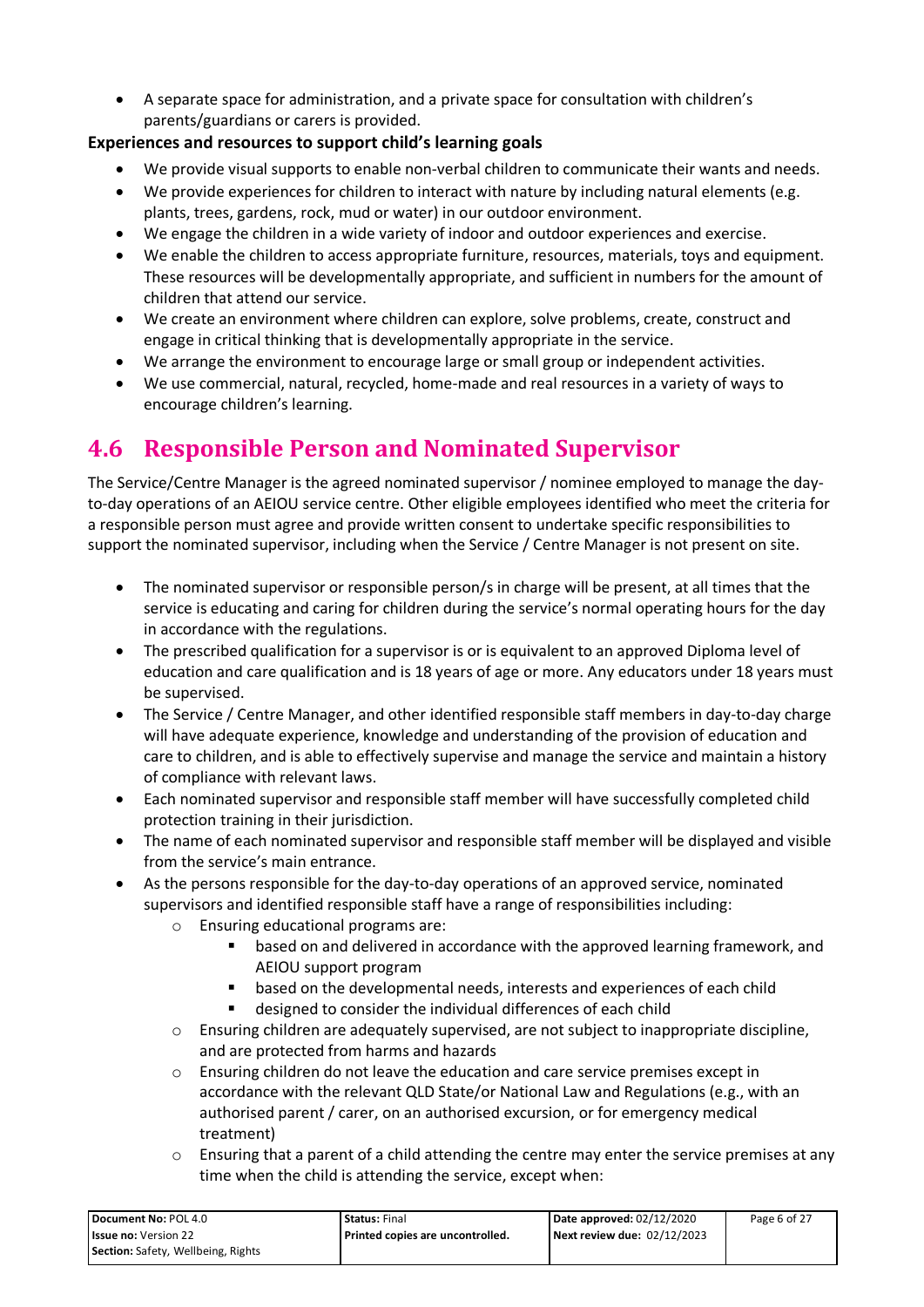- permitting entry would pose a risk to the safety of the children and staff or conflict with the duty of the supervisor under the QLD State/or National Law Regulations, or
- the supervisor is aware the parent is prohibited by a court order from having contact with the child
- ensuring an unauthorised person is not at the service while children are present unless the person is under direct supervision
- o ensuring adequate health and hygiene practices and safe practices for handling, preparing and storing food are implemented at the service to minimise risks to children
- o ensuring children always have access to safe drinking water and are offered food and beverages on a regular basis throughout the day
- o ensuring that medication is not administered to a child being cared for by the service unless the administration is authorised (except in the case of anaphylaxis or asthma emergency) and is administered in accordance with the QLD State/or National Law Regulations
- $\circ$  where medication is administered to a child without authorisation in a case of an anaphylaxis or asthma emergency, ensure that a parent of the child and emergency services are notified as soon as practicable
- $\circ$  that while educating and caring for children at the service, all staff must not consume alcohol or be affected by alcohol or drugs (including prescription medication) so as to impair their capacity to supervise or provide education and care to children
- $\circ$  taking reasonable steps to ensure that the needs for sleep and rest of children are met, having regard to the ages, development stages and individual needs of children
- o ensuring that a risk assessment is conducted before an excursion in accordance with the QLD State/or National Law Regulations, and specifically that the risk assessment is conducted before authorisation is sought to take a child on the excursion
- o ensuring the prescribed educator to child ratios are met and each educator at the service meets the qualification requirements relevant to the educator's role
- $\circ$  If a nominated supervisor or responsible person ceases to be employed or engaged by the service, or withdraws consent to the nomination, AEIOU must notify the regulatory authority at least seven days prior to the nominated supervisor starting, or as soon as practicable and not more than 14 days after.

### **4.7 Playground, equipment and toy risks – purchases and donations**

A playground is defined as an area designed for children's play, including the site, natural features, built landscape and any manufactured equipment and surfacing. Playground equipment includes equipment structures, including components and constructional elements with, or on which, children can play outdoors or indoors, either in groups, according to their own rules or own reasons for playing which can change at any time. In supervised early childhood services (SECS) the playground is a defined play space for children under school age, which is supervised by educators.

A child's perception for successful negotiation of risky situations is important for their confidence building and competent risk assessment skills, which leads to children learning how to manage their own safety. In a playground we intend for there to be risk, as this is an essential element of play that keeps a child interested, challenges their current abilities and assists them to learn and develop their physical skills and decision-making abilities.

The management of risk in a playground is the responsibility of all involved in the provision of play, including designers, manufacturers and operators. It should be recognised that risk-taking is an essential feature of play provision and of all environments in which children legitimately spend time playing.

| Document No: POL 4.0               | <b>Status:</b> Final             | Date approved: 02/12/2020   | Page 7 of 27 |
|------------------------------------|----------------------------------|-----------------------------|--------------|
| <b>Issue no: Version 22</b>        | Printed copies are uncontrolled. | Next review due: 02/12/2023 |              |
| Section: Safety, Wellbeing, Rights |                                  |                             |              |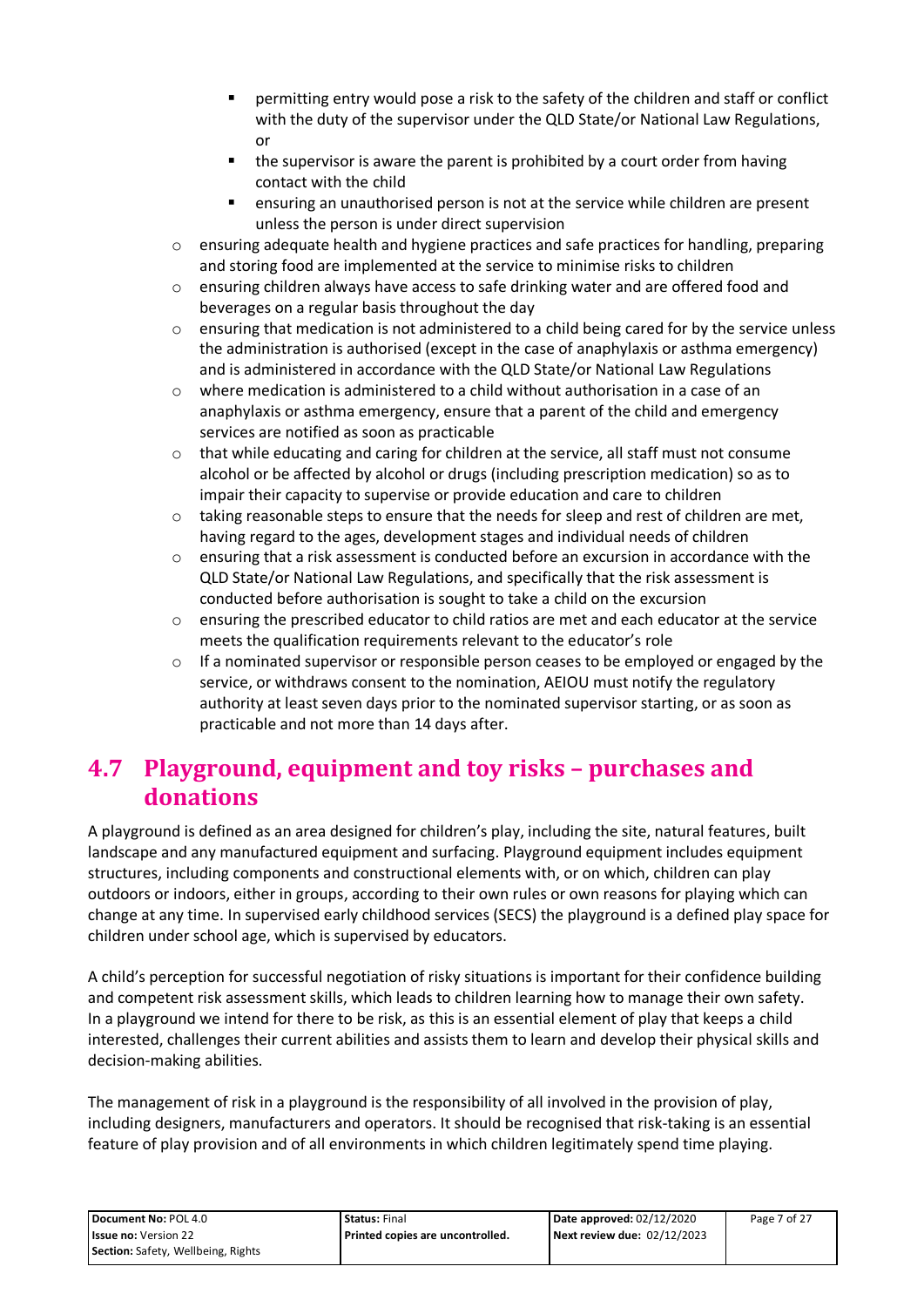Play provision aims to offer children the chance to encounter acceptable risks as part of a stimulating and challenging learning environment. Play provision should aim at managing the balance between the need to offer risk and the need to keep children safe from serious harm.

It is recognised that playground equipment and surfacing should prevent permanent injury and death, while contributing positively to a child's ability to learn autonomous risk assessment skills.

We consider the play and learning environments we create very carefully to ensure the safety of children and our staff. This means that purchases or donations used in play must undergo a rigorous process to ensure they are safe and compliant for use by children and staff at our centres. We maintain that some items may not be permitted where compliance or safety risks are identified and cannot be risk managed appropriately.

To establish an overall level of safety for playground equipment, foundations and playground surfaces the playground equipment and surfaces installed must meet current AS 4685.0:2017 Standards, with impact attenuation surfaces to meet AS4422:2016 Standards. A regular cycle of inspections is undertaken by competent people under AS 4685.1:2014 Standards for equipment to meet the supervised early childhood services (SECS) environment. If items become defective or fail to meet the required Standards appropriate steps will be taken to manage the risk.

Toys must be compliant to AS/NZS 8124. Standards where required. Further information can be found at ACCC Product Safety Australia. [https://www.productsafety.gov.au/product-safety-laws/safety](https://www.productsafety.gov.au/product-safety-laws/safety-standards-bans/mandatory-standards)[standards-bans/mandatory-standards](https://www.productsafety.gov.au/product-safety-laws/safety-standards-bans/mandatory-standards) 

### **WARNING!**

**NO BUTTON BATTERIES POLICY** - We consider toys purchased or donated to us for children's use so that they are safe and have adopted a strict policy on **button batteries**. Under no circumstances will toys, play equipment or clothing items with button batteries be brought on to an AEIOU centre premises.

Any purchases/donations for toys and equipment that may be accessed by children must be checked to ensure no button battery is part of the item and all toys and equipment purchased must be approved by the Service/Centre Manager. The item, SPEC sheets and manufacturer documentation should be checked before any purchase is made or donations is received. Regular inspections of toys will be undertaken.

*Note:* Medical aids or medical devices that contain button batteries such as hearing aids (for example) used by children or staff must be notified to the Centre Management Team prior to service commencement. A Risk Assessment with treatment plan must be completed so that a safety procedure can be communicated with all relevant staff, understood and implemented. In some cases, it may be insisted that a faulty or damaged device or if security cannot be assured, the device will be excluded from the premises.

*Note:* Contractors or third parties undertaking work for us at a centre from time to time may use tools or equipment devices that contain a button battery. As part of the booking process or during the Contractor WHS Induction process Centre Management will collaborate with the contractor about managing the risk onsite for button batteries. The Centre Manager will undertake a Risk Assessment in the instances where a third party is bringing a device with button batteries on to our site and this assessment will be confirmed with either CEO / GM / or Compliance and Risk Officer.

### **4.8 Active Supervision**

Staff will promote children's learning and development by creating physical and social environments that have a positive impact. It is necessary for the staff to be alert and aware of risks and hazards and the potential for accidents and injury, not only in their immediate location but also throughout the service. To

| Document No: POL 4.0                      | <b>Status: Final</b>             | Date approved: 02/12/2020   | Page 8 of 27 |
|-------------------------------------------|----------------------------------|-----------------------------|--------------|
| <b>Issue no: Version 22</b>               | Printed copies are uncontrolled. | Next review due: 02/12/2023 |              |
| <b>Section:</b> Safety, Wellbeing, Rights |                                  |                             |              |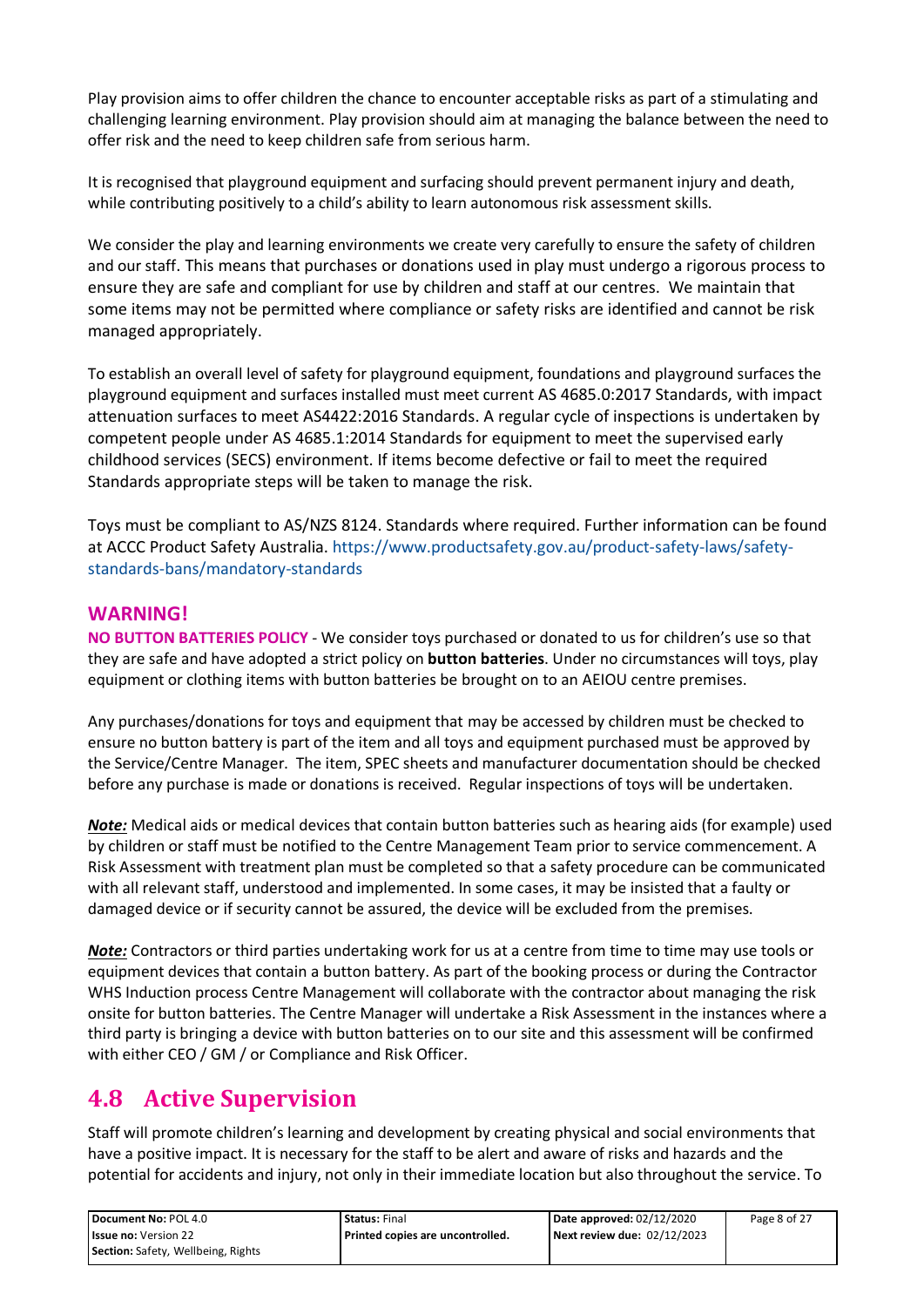provide effective supervision, staff need to be conscious of the physical environment and be attuned to the needs of individual children. At AEIOU, active supervision is when staff:

- Know where the children are at all times
- Move with children between spaces
- Respond immediately to a child who is distressed or in a hazardous situation
- Are actively involved with children and are not performing other tasks (cleaning, talking on the phone, completing paperwork)
- Listen to, interact with and observe children
- Effectively communicate between and with children and adults
- Are aware of the environment and its potential risks
- Consider the time of day
- Understand the responsibilities of their daily duties
- Plan and respond to staffing changes
- Make good decisions
- Plan an engaging and effective educational program
- Consider weather conditions
- Understand small and large group dynamics
- 'Know' each child and their family
- Understand child development
- Have correct ratio's at all times

AEIOU is committed to:

- Complying to education and care services local and national regulations and educator to child ratios
- Ensuring that children are supervised at all times
- Considering the design and arrangement, of children's environments to support active supervision
- Using supervision skills to reduce or prevent injury or incident to children and adults
- Guiding staff to make decisions about when children's play needs to be interrupted and redirected
- Providing consistent supervision strategies
- Acknowledging and understanding when supervision is required for high risk experiences and/or the ratio of adults to children need to be increased

### **4.9 Sun Smart Policy**

Our services are committed to minimising children's UVR exposure throughout the day and our actions positively influence the long-term behaviour of children.

#### **AEIOU ensures sun protection strategies are used daily to mitigate risks associated with sun damage.**

Sun protection is used whenever UV levels are 3 or higher. In Queensland, level 3 and higher is experienced all year round. In South Australia, this is most of the year with only some days in June and July recording levels 2. We ensure sun protection strategies are applied in all our service centres daily.

#### **Checking the UV levels**

- UV levels can be checked by accessing the Australian Radiation Protection and Nuclear Safety Agency website: [https://www.arpansa.gov.au/our-services/monitoring/ultraviolet-radiation-monitoring/ultraviolet](https://www.arpansa.gov.au/our-services/monitoring/ultraviolet-radiation-monitoring/ultraviolet-radiation-index)[radiation-index](https://www.arpansa.gov.au/our-services/monitoring/ultraviolet-radiation-monitoring/ultraviolet-radiation-index)
- Educators and children are encouraged to access the local sun protection times via the SunSmart widget, or on the free SunSmart App.

The sun protection measures listed are used for all outdoor activities during the daily local sun protection times. The sun protection times are a forecast from the Bureau of Meteorology for the time of day UV levels are forecast to reach 3 or higher. At these levels, sun protection is recommended for all skin types.

| Document No: POL 4.0                      | <b>Status:</b> Final             | Date approved: 02/12/2020   | Page 9 of 27 |
|-------------------------------------------|----------------------------------|-----------------------------|--------------|
| <b>Issue no: Version 22</b>               | Printed copies are uncontrolled. | Next review due: 02/12/2023 |              |
| <b>Section:</b> Safety, Wellbeing, Rights |                                  |                             |              |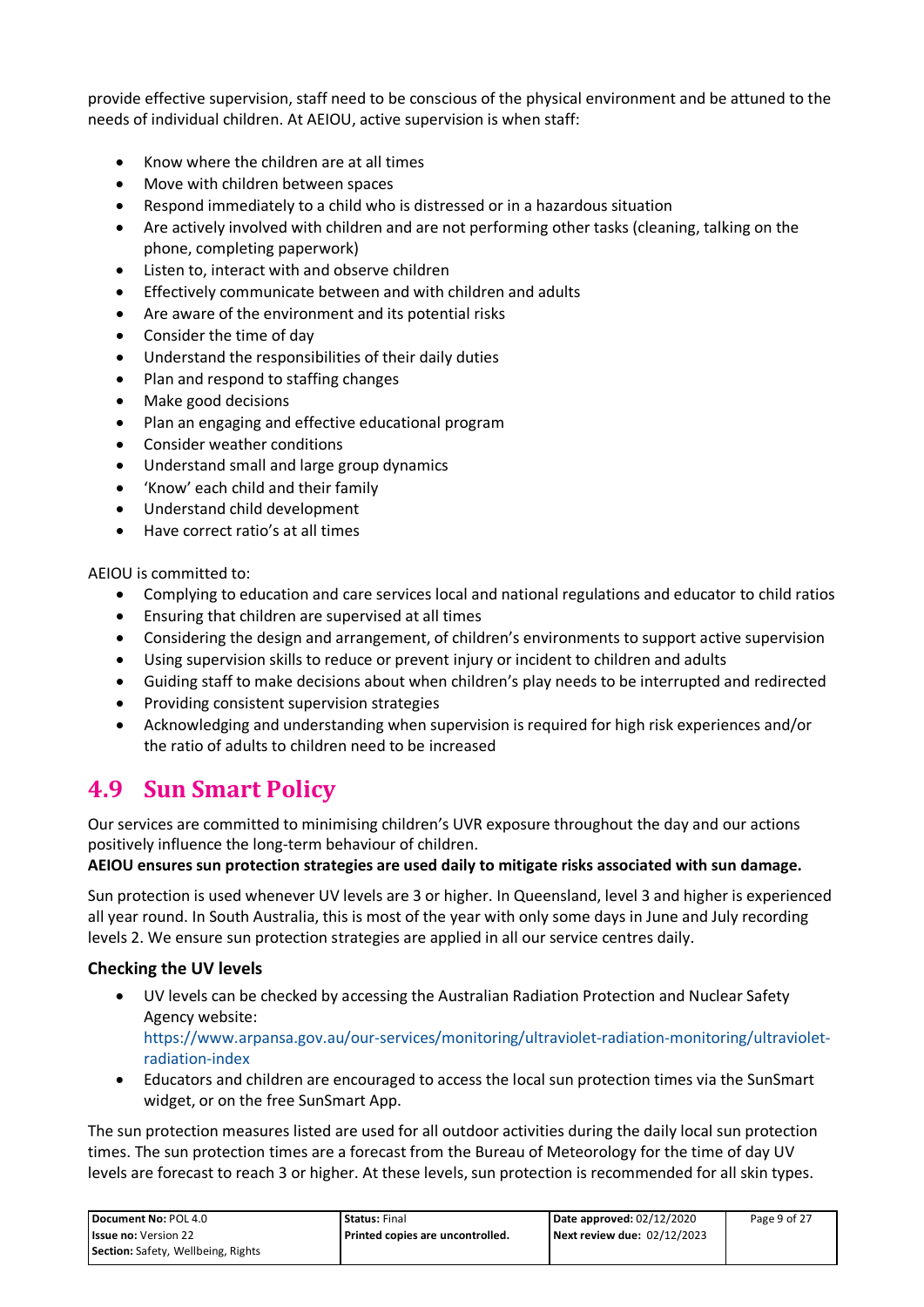Procedures have been developed and are listed in **the Sun Smart, Sunscreen and Insect Repellent Procedure.** These procedures outline the steps we take to ensure the environment has sufficient shade, and the expected behaviors in regards to:

- Slip on sun-protective clothing
- Slap on a sun protective hat
- Slop on sunscreen, and
- Slide of sunglasses (if practical).

#### **We:**

- Put in place autism specific activities to promote hat wearing
- Inform parents about this policy and our Sun Smart practices when they enrol their child
- Provide a bucket hat for each child that enters the service, additional or replacements are the responsibility of parents
- Increase shade in the grounds, where possible, by building shelters and planting trees.
- Encourage all staff to act as a positive role model for children in Sun Smart behaviour by:
	- o wear broad-brimmed / legionnaire styled hats and appropriate clothing for outdoor activities
	- o use SPF 30+ broad-spectrum, water resistant sunscreen
	- o seek shade whenever possible.
- Supply communal sunscreen
- Supervise children's application of sunscreen (SPF 30+)

#### **We encourage parents / carers to:**

- Provide their own hat if desired. The Cancer Council Queensland recommends 7.5cm broadbrimmed, legionnaire-style
- Ensure that their child's clothing provides adequate protection from UVR. The Cancer Council Queensland recommends clothing with the following features:
	- o dark coloured
	- o collars and sleeves
	- o closely woven fabric
	- o natural fibre
- Apply 30SPF sunscreen on their child before arrival at centre
- Act as a positive role model by demonstrating Sun Smart behaviour.

### **4.10 Clothing**

Clothing is an area where staff and families must work together and share responsibility to promote positive outcomes for children. Our clothing policy is designed to promote respect for the child and their family's wishes, balanced with the activities and environment of the centre and the personal development needs of the child.

#### **We:**

- Respect each child and their family's individual decisions, beliefs, values, practices and traditions
- Respect children and their individuality by enabling them to make choices in the clothes they wear when getting dressed. However, if issues are identified that can affect their health or safety we will take steps to manage those hazards appropriately.
- Respect the individual child and family's attitudes towards privacy and modesty when children change their clothes or when staff dress them. We work to ensure that individual needs and preferences are understood and catered for.
- Acknowledge issues about clothing with families respectfully.
- Work with families to better understand cultural traditions for clothing and understand any cultural and religious differences related to dress.
- Encourage families to label and name their child's clothes to assist return of lost/misplaced items.

| Document No: POL 4.0               | <b>Status: Final</b>             | Date approved: $02/12/2020$ | Page 10 of 27 |
|------------------------------------|----------------------------------|-----------------------------|---------------|
| <b>Issue no: Version 22</b>        | Printed copies are uncontrolled. | Next review due: 02/12/2023 |               |
| Section: Safety, Wellbeing, Rights |                                  |                             |               |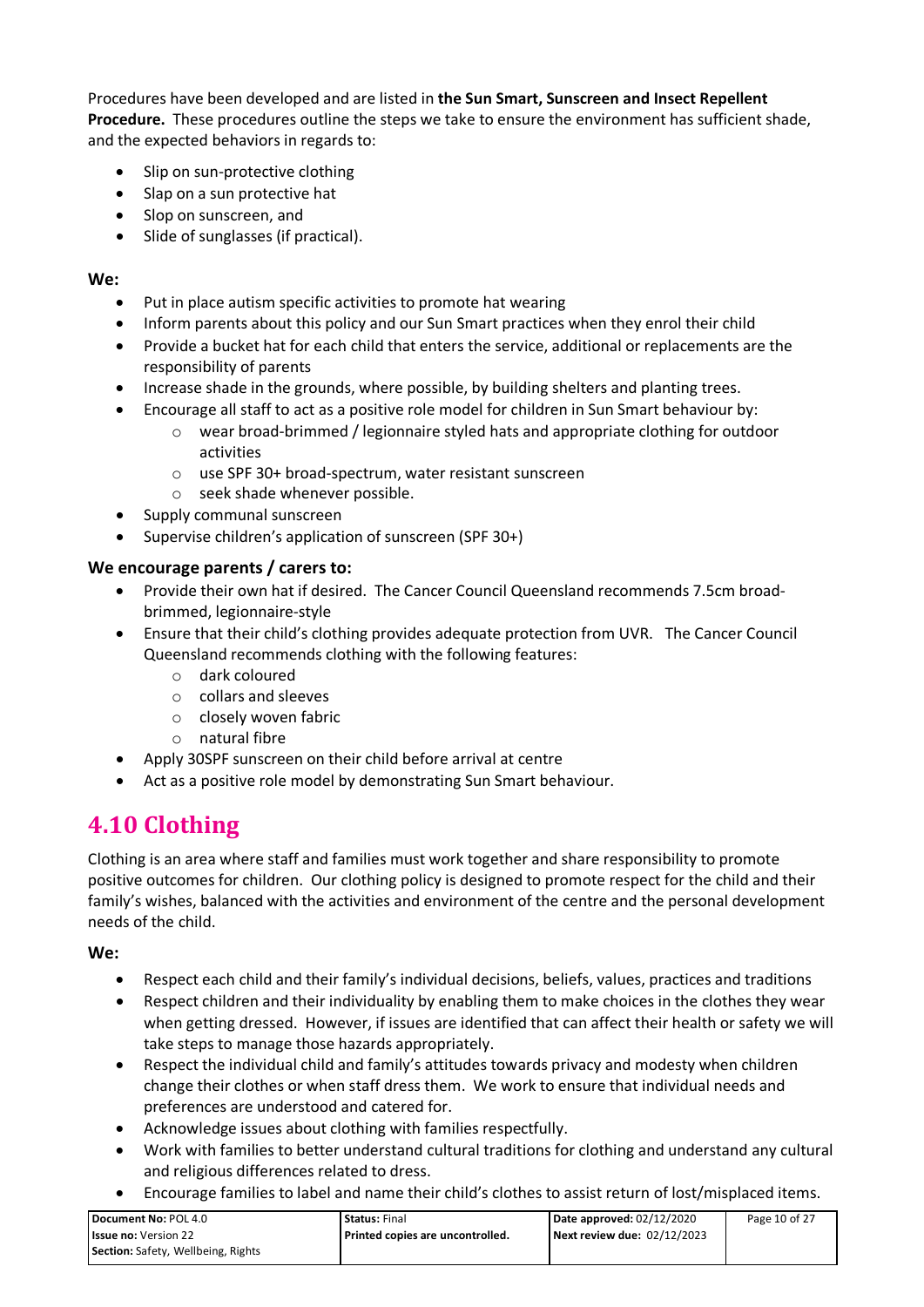It is vital that staff support positive messages about clothing and support children's learning through daily practices and programming. Strategies staff may implement might include:

- Role modelling appropriate clothing strategies.
- Wearing sun protective clothing at all times when outside.
- Wearing appropriate footwear at all times.
- Discussing preferences in clothing where possible.
- Supplying suitable dress up clothes.

#### **Clothing for Messy Play**

Messy play forms a large component of our program as it is a practical way to explore a child's creativity and encourages sensory exploration of new textures and materials.

Examples could include painting and collage experiences or clay and water play. Staff may encourage children to wear provided smocks / aprons during these messy activities.

As this is not always possible /appropriate for children to wear aprons / smocks, families are encouraged to either avoid sending their children in 'good clothes' as they may be marked during messy play, or provide an appropriate clothing choice that promotes and does not inhibit the positive play experience.

#### **Sleepwear and Safety**

- Staff will monitor the temperature of the rest environment and attend to clothing needs to ensure comfort and safety.
- All garments with hoods or cords are removed before the child has a rest to reduce the risk of choking.
- All sleepwear must take into consideration:
	- o Child's age
	- o Temperature of the rest environment
	- o Bed linen being used
	- o Individual needs of the child.

#### **Sun Safe Clothing**

- Children will be encouraged to wear appropriate hats and will be provided with individual AEIOU bucket hat when they enter the service.
- Parents are advised to dress their children in sun protection clothing where possible. For example, shirts and dresses with collars or high necks and sleeves, longer shorts or skirts and use of close weave fabric. Refer to the section on Sun Smart Policy in this document for further details.

#### **Clothing for Environmental Conditions**

- All children must have an adequate supply of clothing for use during care.
- It is expected that families will supply suitable clothing, hats and footwear which will meet the needs of different weather conditions at the time.
- Children should bring at least one set of spare clothes; if toilet training more changes of clothes will need to be provided.
- Clothes should be easy for the children to manage independently. This encourages self-help skills which extend to include changing clothes for role play.

#### **Clothing and Footwear discouraged**

- Hooded jumpers with cords increase choking risk. It is recommended that all children under three years old don't have cords on their jumper.
- Thongs or Crocs should not be worn, they make it difficult for the child to participate fully in active games.
- Any clothes that inhibit a child's play or development of self-help skills should not be used. For example, overalls and tights are difficult items of clothing to be managed independently by a child.

| Document No: POL 4.0                      | <b>Status: Final</b>             | Date approved: 02/12/2020   | Page 11 of 27 |
|-------------------------------------------|----------------------------------|-----------------------------|---------------|
| <b>Issue no: Version 22</b>               | Printed copies are uncontrolled. | Next review due: 02/12/2023 |               |
| <b>Section:</b> Safety, Wellbeing, Rights |                                  |                             |               |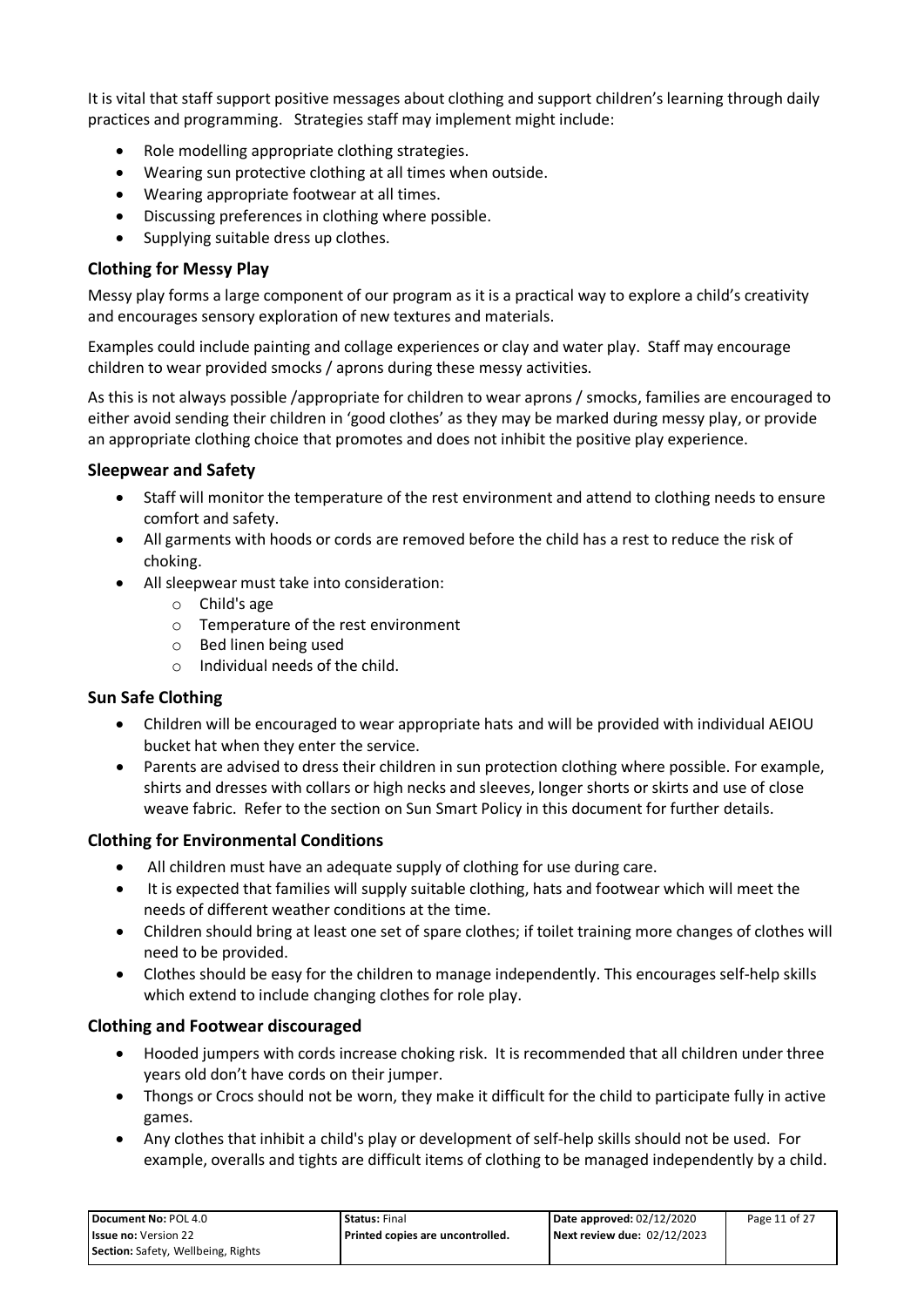• Clothing that offends others should not be worn. For example, shirts or baseball caps with slogans, images or language that could potentially provoke a negative response or offend a particular cultural group.

#### **Clothing to be Identifiable**

• A child's clothing and belonging should be clearly labelled with their name on individual items to assist with returning misplaced or lost items found.

### **4.11 Insect Repellent**

AEIOU understands that at various times of the year, children may be vulnerable to insect bites (eg. sandflies) and that parents/carers may request for insect repellent to be applied to their child during the day. In order for AEIOU staff members to apply insect repellent, the parent/carer is required to provide the insect repellent with a pharmacy sticker affixed to the container. The pharmacy sticker is required to include usage information.

### **4.12 Delivery and Collection of Children**

Policies and processes are in place to manage the delivery and collection of children enrolled to attend the service. All children must be checked-in and checked-out of the service and any special requirements communicated with the room leader or centre management.

Only authorised parents/guardians or carers can collect a child and all authorisations are documented.

Late collection fees apply, which are detailed in the Terms and Conditions of the service agreement.

Any variations to the enrolment, attendances, needs, absences, authorisations for drop-off and pick-ups, must be communicated to the centre in writing.

Full details about processes to follow are in the **Delivery and Collection of Children Procedure** and **Parent Handbook**.

Individuals visiting our service must sign in when they arrive and sign out when they leave.

### **4.13 Permission to Take Children Outside AEIOU Premises**

A person who is not the parent or legal guardian of a child may only authorise an educator to take a child outside AEIOU premises if they are listed on the **Parent/Carer Authorisations – Quick Kids record**. Such permission may also be revoked by completing the **Parent/Carer Authorisations – Quick Kids record.**

### **4.14 Emergency Care**

AEIOU recognises that there may be occasions where it is in the best interests of a child or children to attend an AEIOU centre on a day which they are not enrolled, and where attendance results in the licensed capacity of that centre being exceeded. This is known as emergency care.

In these circumstances, AEIOU will ensure:

- Emergency care is not provided to the child or children where emergency care was provided on the previous day;
- The amount that exceeds the service's licensed capacity is not more than the number of children receiving the emergency care.

The provision of emergency care must be reported to the department using form **ECS23 Queensland Education and Care Service Complaint and Emergency Care Notification.** 

#### <http://deta.qld.gov.au/earlychildhood/pdfs/ecs-act/ecs23.pdf>

| Document No: POL 4.0               | <b>Status: Final</b>               | Date approved: $02/12/2020$ | Page 12 of 27 |
|------------------------------------|------------------------------------|-----------------------------|---------------|
| <b>Issue no: Version 22</b>        | l Printed copies are uncontrolled. | Next review due: 02/12/2023 |               |
| Section: Safety, Wellbeing, Rights |                                    |                             |               |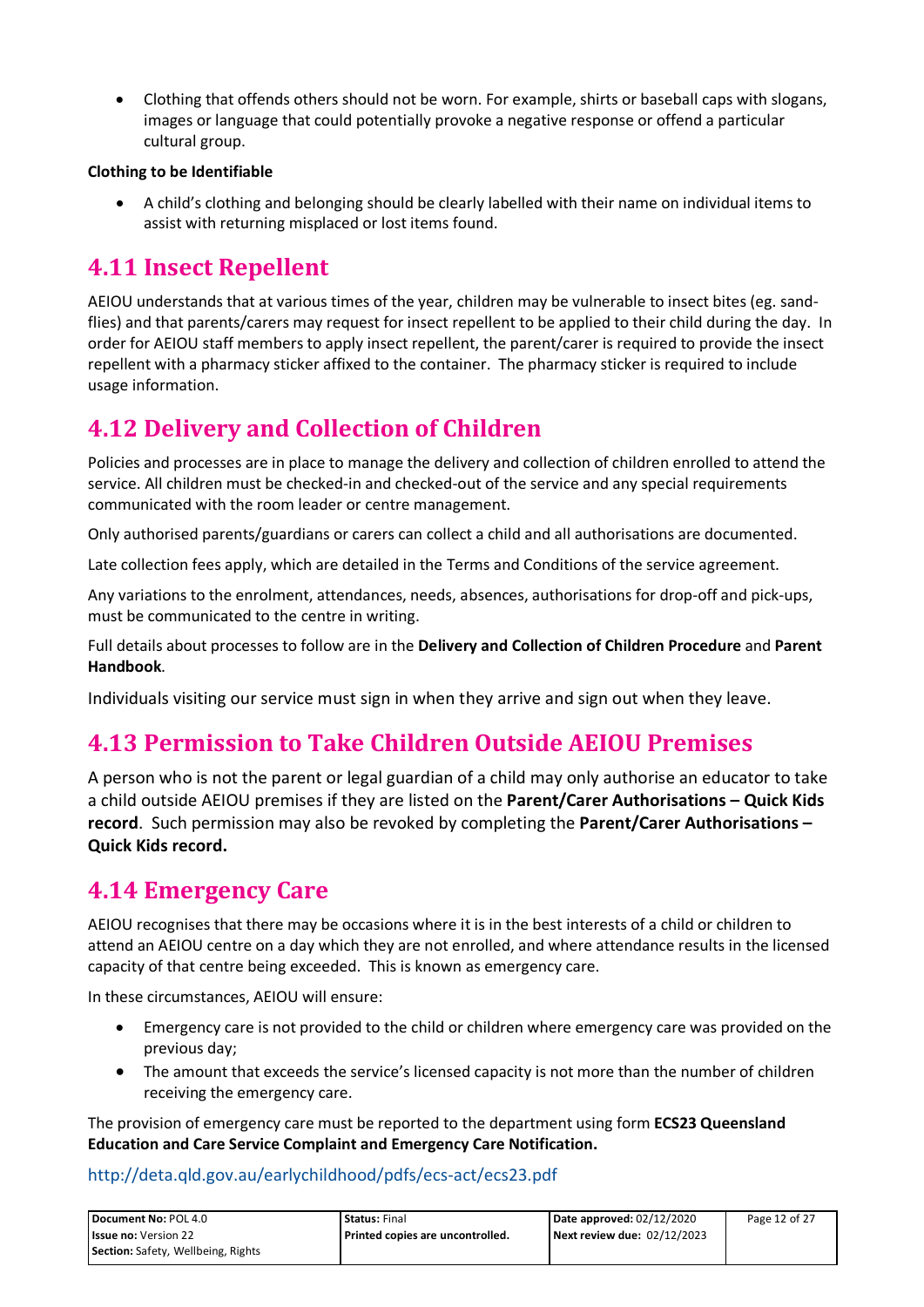# **4.15 Food, Beverages and Nutrition**

AEIOU promotes a healthy lifestyle, and good nutrition for all of children.

Where a child has an allergy or a special dietary need, or restrictions on some foods or has cultural and religious practices in relation to food, we will factor that into the care we provided to the child. The enrolment process includes questions about special diets.

#### **Special Diets – non-medical reasons**

Where a child is on a special diet for reasons of a non-medical nature (eg. cultural or religious reasons, vegetarian diet or parent belief that a certain food causes discomfort) the parent/carer needs to tell us, and complete the **Special Diet – Non Medical - Quick Kids record**, and tell us when circumstances change.

#### **Special Diets – non-severe medical reasons**

Where the special diet is required due to a non-severe medical condition; for example, coeliac disease, or lactose intolerance, a **Care Plan** provided by a doctor must be provided.

#### **Special Diets – severe allergy reasons**

In the case of severe allergies, which can be life threatening a **Medical Conditions Action Plan** and a **Risk Minimisation and Communication Plan** must be developed. Details are provided in the **Anaphylaxis Severe Allergic Reactions Procedure** and the **Medical Conditions and Medical Administration Procedure**.

### **4.16 Mealtimes – Morning, Lunch and Afternoon Tea**

Families supply lunch, morning and afternoon tea for their child/children each day.

We provide a fridge to store children's food in at a safe temperature. It is the interest of food safety that we recommend families provide food that can be stored in the fridge.

If a parent chooses to send in warm food and wishes for it to be stored outside of the fridge, it must be sent in a thermos (clearly marked with the child's name) and the **Request to Store Food outside the Fridg**e **Form**  must be completed.

We help children who attend our service to develop good food habits and attitudes. By working with families and educators, we try to positively influence each child's health and good nutrition at home, and respectfully acknowledge the choices made by parents/carers of the food they provide.

### **4.17 Breast and Bottle Feeding**

Healthy lifestyles and good nutrition for each child is paramount.

We encourage all families to continue breast feeding their child in line with recommendations for recognised authorities. We will work with families of children who are still being breastfed and provide a supportive environment by feeding children breast milk supplied by their families or by providing a supportive environment for mothers to breastfeed.

We work with families that choose to bottle feed their children. A procedure has been developed which details how breast milk, infant formula and cow milk is to be managed and how feeding takes place. Refer to the **Breast and Bottle Feeding Procedure**.

Families are reminded to keep educators updated about their child's preferences, habits, likes, dislikes, dietary requirements and restrictions.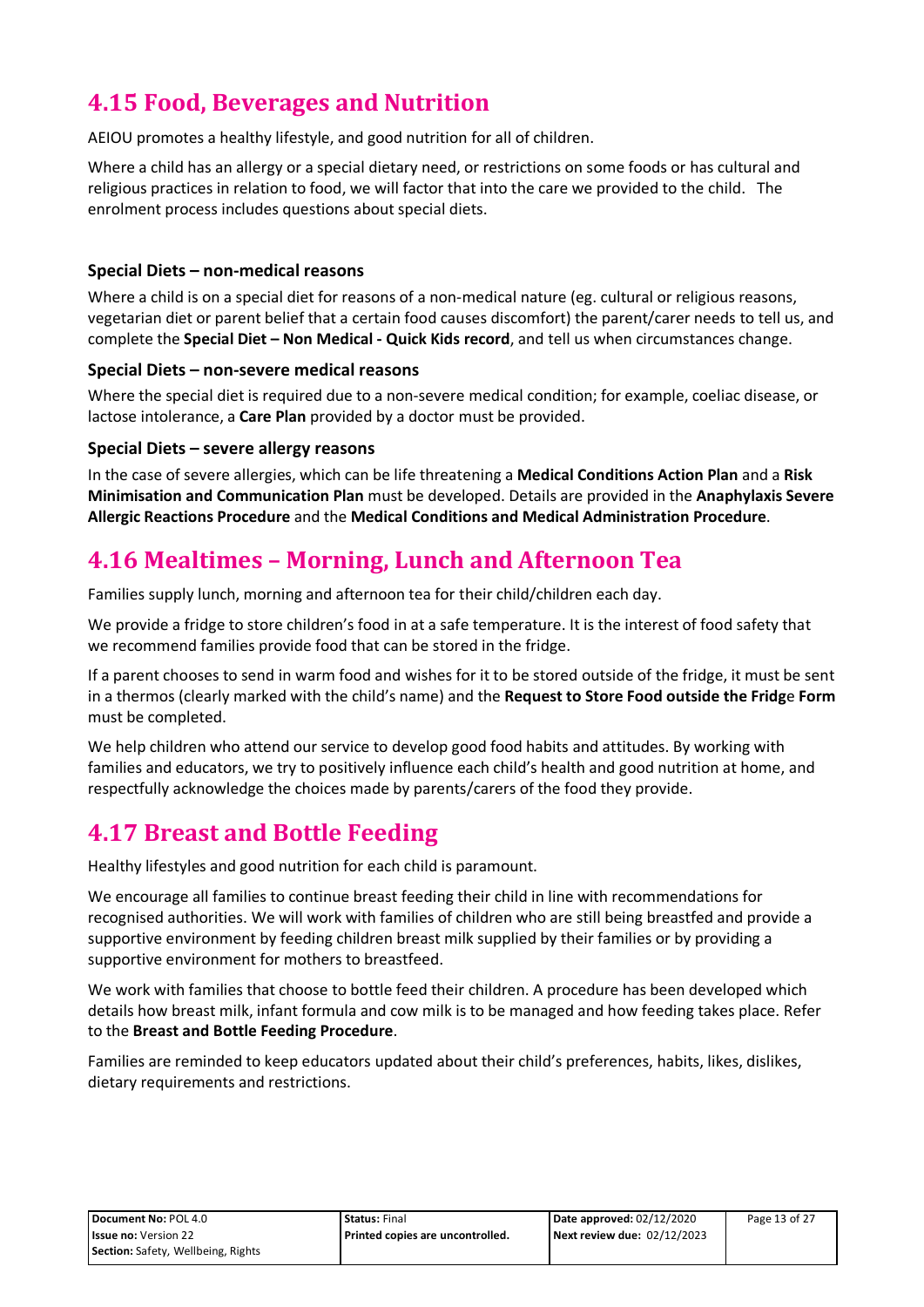# **4.18 Hand Hygiene Practices, Infection Control and Waste Management**

Effective processes to manage hygiene, infection control and waste are implemented to ensure the safety and wellbeing of all children who attend our services and for staff working there and visitors. Procedures to follow are detailed in the **Infection Control and Waste Management Procedure**.

Under the COVID-19 pandemic, AEIOU has adopted a COVID Safety Plan for staff to follow, which is regularly reviewed, with relevant supporting guidance from State / Territory Health Departments and Safe Work Australia.

Whilst washing hands with soap and water is the preferred method in good hand hygiene practices, hand hygiene practices include the use of hand sanitisers and if appropriate, the use of hand/baby wipes to wipe hands and use paper towel to dry hands.

#### **When handling food and beverages, staff:**

- Before and after each mealtime apply clean Hand Hygiene practices
- Use tongs or cutlery (serving utensils) when distributing food to more than one child at a time (i.e. cupcakes, birthday cakes), or provide individually packaged food items. Excludes distributing edibles as reinforcers
- Keep sanitisers out of reach of children at all times
- Ensure children can access and are offered safe drinking water frequently, provide water when requested and watch for signs of dehydration.
- Ensure children are offered appropriate foods and beverages throughout the day, considering any dietary requirements. We choose foods based on the individual needs of children whether they are based on likes, dislikes, growth and developmental needs, cultural, religious, and sensory or health requirements. Families are reminded to update this information as necessary.
- Ensure food that is provided for educational purposes is based on the Australian Government's publications:
	- o **Get Up & Grow: Healthy Eating and Physical Activity for Early Childhood** [\(http://www.health.gov.au/internet/main/publishing.nsf/Content/phd-gug-child-cookbook\)](http://www.health.gov.au/internet/main/publishing.nsf/Content/phd-gug-child-cookbook) , or
	- o **Food for Health: Dietary Guidelines for Children and Adolescents in Australia** [\(https://www.health.gov.au/internet/publications/publishing.nsf/Content/gug-family-toc~gug](https://www.health.gov.au/internet/publications/publishing.nsf/Content/gug-family-toc%7Egug-family-guidelines)[family-guidelines\)](https://www.health.gov.au/internet/publications/publishing.nsf/Content/gug-family-toc%7Egug-family-guidelines)
- Encourage families to provide food using these Guidelines.
- Ensure that food provided for sensory or educational experiences is hygienic.
- Ensure foods and beverages have a reduced risk of choking.
- Ensure babies are fed individually by educators.
- Provide age and developmentally appropriate utensils and furniture for each child.
- At times, food treats may be used as individual reinforcers after individual discussion with parents and staff. Gloves are not required to be worn when providing edible reinforcers. However, regular Hand Hygiene practices must be carried out throughout the day.

#### **To promote healthy living and good nutrition, staff:**

- Develop awareness about health and nutrition.
- Make mealtimes relaxed and pleasant and timed to meet the needs of the children. This can be achieved by educators engaging children in a range of interesting experiences, conversations and routines. Discuss food and nutrition with the children where developmentally appropriate.
- Will not allow children to be force fed.
- Encourage toddlers to be independent and develop social skills at mealtimes.
- Talk to families about their child's food intake and voice any concerns about their child's eating.

| <b>Document No: POL 4.0</b>               | <b>Status: Final</b>             | Date approved: 02/12/2020   | Page 14 of 27 |
|-------------------------------------------|----------------------------------|-----------------------------|---------------|
| <b>Issue no:</b> Version 22               | Printed copies are uncontrolled. | Next review due: 02/12/2023 |               |
| <b>Section:</b> Safety, Wellbeing, Rights |                                  |                             |               |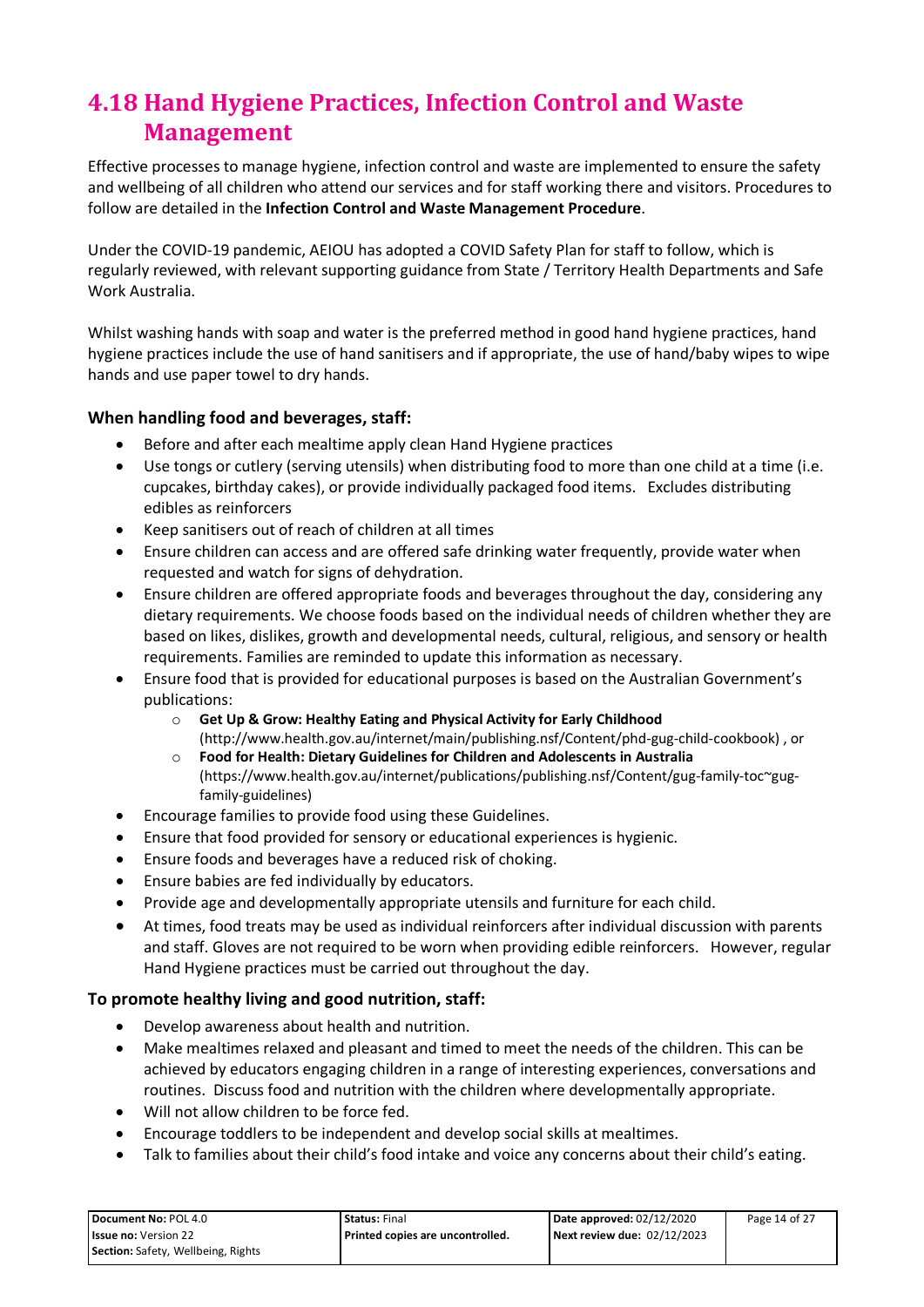# **4.19 Water Safety**

To stop accidents and illnesses relating to wading pools, water troughs and other water vessels our service will:

- Remove any items or objects that could be used to climb into the fenced area of a pool, trough, or water storage unit e.g. chairs, bins, bikes, any overhanging trees.
- Make sure no child swims in any water without:
	- o Written permission from family member to learn water safety and swimming
	- o Appropriate educator/child ratios in place
	- o Having sufficient numbers of educators present who have first aid or recognised water safety and rescue procedures.
- Ensure wading pools, water troughs and other water vessels are emptied when not in use and stored away to prevent the collection of water
- Check grounds after rain or watering and empty any water collected in holes or containers.
- At all times children near water are closely supervised. A child will never be left unattended near any water, and two educators must supervise if children are using a paddling pool/water trough.
- Ensure all water containers, e.g. pond's, spas, nappy buckets, bathtubs are covered or made inaccessible to children and also make sure children's play areas are safely fenced off from water hazards such as rivers, dams, creeks, lakes, irrigation channels, wells etc.
- Ensure wading/water trough are hygienically cleaned, appropriately:
	- $\circ$  On a daily basis remove leaves and debris, hose away surface dirt and scrub inside
	- o Children with diarrhoea, upset stomach, open sores or nasal infections should not use the pool/trough
	- $\circ$  All children should wear appropriate bathers/swim nappy, go to the toilet before water play, and follow correct toileting hygiene practices while engaging in water play.

### **4.20 Rest and Relaxation**

Reasonable efforts are taken by staff to meet children's individual need for sleep, rest and relaxation in accordance with safe sleeping practices. We ensure children are provided with a high level of safety and supervision when sleeping and resting and reasonable precaution is taken to protect them from harm.

We implement effective sleep and rest strategies to ensure a child feels secure and is safe.

We adopt **Red Nose** evidence-based practices *(Ref 5.1)* as the recognised national authority on safe sleep practices for infants and children. We base our practices on current recommended evidence-based principles and guidelines.

We are responsive to individual needs of the child and consult with families about their child's individual needs and are sensitive to parent's different values and beliefs, cultural or otherwise, associated with sleep and rest.

We recognise that children have different sleep, rest and relaxation needs. Children of the same age can have different sleep patterns, which are considered.

Our routines and environments are flexible enough to support children who do not require a sleep and those who seek rest and relaxation throughout the day.

The rest environment, equipment and materials we provide are safe and regularly inspected to be free from hazards, and we ensure appropriate dress, temperature and comfort for the children.

Details of all the practices and process we follow are detailed in the **Sleep, Rest and relaxation Procedure**.

| Document No: POL 4.0               | <b>Status: Final</b>             | Date approved: 02/12/2020   | Page 15 of 27 |
|------------------------------------|----------------------------------|-----------------------------|---------------|
| <b>Issue no: Version 22</b>        | Printed copies are uncontrolled. | Next review due: 02/12/2023 |               |
| Section: Safety, Wellbeing, Rights |                                  |                             |               |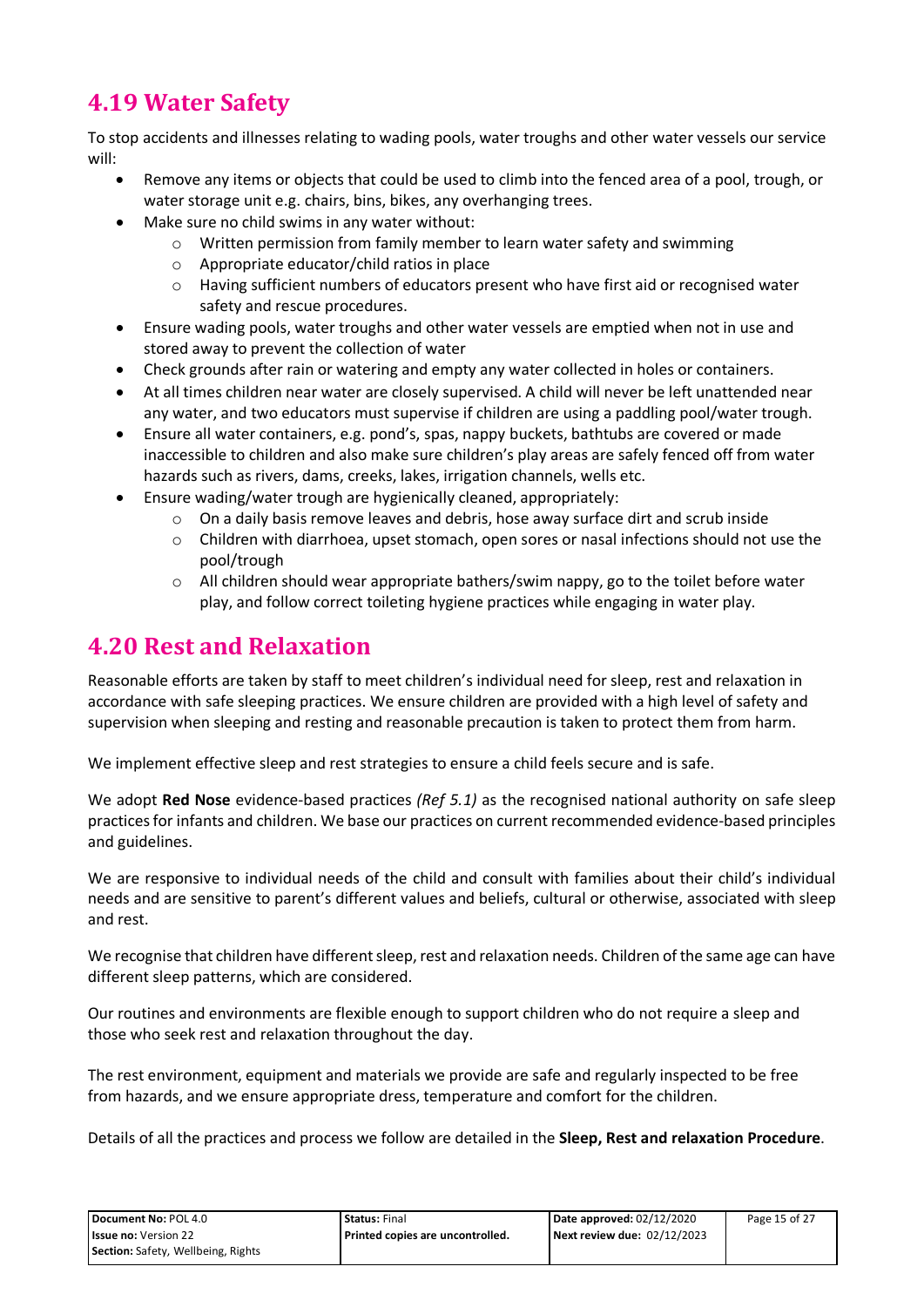# **4.21 Community Experiences**

Each child can access supports that engage their natural environments and enable inclusive and meaningful participation in their family and community life experiences.

AEIOU acknowledges the value for children to participate in community experience activities, both within the centre and externally in the community. We uphold the right for children and their parent/s to access the community in which they live and learn together from these shared experiences.

In planning an experience, we encourage inclusive decision making to achieve desired learning outcomes with families.

Prior to a community experience taking place a **Community Experience Risk Management Plan** is completed by the service, and a **Community Experience Consent Form** is completed by parent/carer of each child. The **Community Experiences Procedure** provides details about how planning and risk assessment takes place, and the interactions with parents/guardians.

#### **Transport Considerations**

All children with autism that attend a community experience will be transported by their parent or carer. In the case of children attending a non-ASD room (e.g., Sippy Downs Centre), transport can be provided by a person other than their parent or carer.

Under no circumstances is an AEIOU staff member permitted to transport or care for any child while attending a community experience.

### **4.22 Feedback, Complaints Management and Resolution**

The key principles and concepts of our feedback management system to our staff and interested parties who wish to provide feedback, raise an issue or concern, or make a complaint or compliment to or about us, regarding our services is contained in the **Feedback, Complaints Management and Resolution Policy**.

The policy is intended to ensure that we handle all feedback and complaints fairly, efficiently and effectively to satisfactory resolution within a reasonable timeframe, that appropriate actions are taken to improve our services where required, and that we provide better outcomes to our stakeholders.

AEIOU Foundation aims to consistently provide services that meet the needs of clients and stakeholders and satisfy applicable statutory, regulatory and contractual requirements. We undertake a range of strategies to adopt a "Best Practice" approach to monitor, measure and respond to and improve customer experience and satisfaction.

#### **Processes in place**

Processes may include directly solicited feedback from our customers and stakeholders by us in a planned, coordinated, purposeful and measurable way. These could include:

- Surveys where parents/carers or other stakeholders can give us feedback on a range of areas in relation to the service, child's educational program, policy, event, or other topic
- Parent forums, information or education sessions where topics can be presented and discussed
- Individual meetings with parents/carers about their child's program and service plan reviews
- Improvement plans and actions registered through the relevant Improvement Register
- Audit processes.

We have processes and mechanisms to receive and respond to feedback, compliments and complaints directed to us by any of our interested parties. These include:

Directly approaching a centre staff member, or central office staff member in person, by phone, or in writing (letter, email) and the staff taking action to address a matter

| Document No: POL 4.0               | <b>Status: Final</b>               | Date approved: 02/12/2020   | Page 16 of 27 |
|------------------------------------|------------------------------------|-----------------------------|---------------|
| <b>Issue no: Version 22</b>        | l Printed copies are uncontrolled. | Next review due: 02/12/2023 |               |
| Section: Safety, Wellbeing, Rights |                                    |                             |               |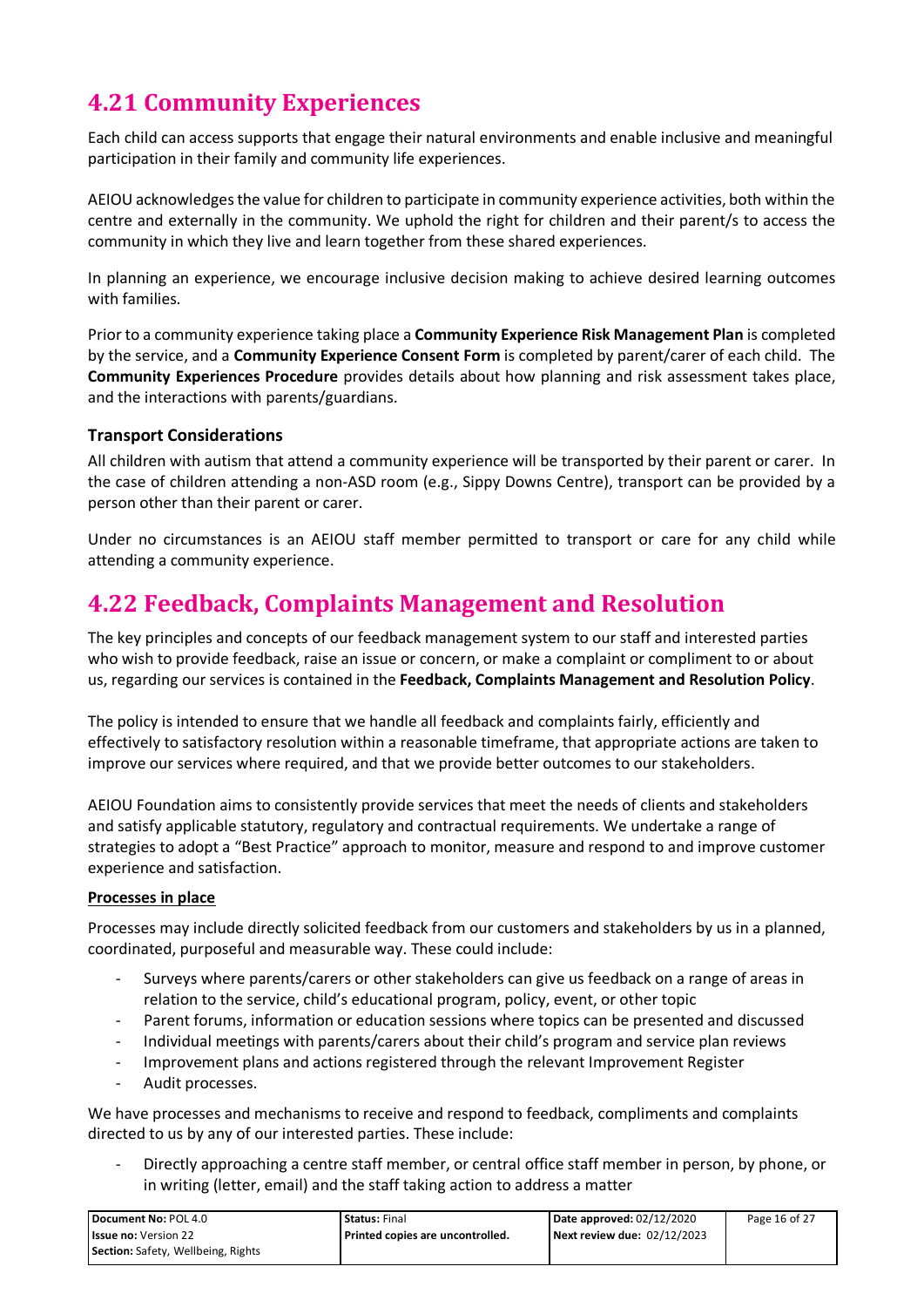- Online website portal for people to lodge feedback, compliments and complaints
- Completing a **Compliments, Complaints and Feedback Form** and sent to us
- By video or audio recording and sent to us
- Complaints or incidents registered in the Improvements Register and actions taken and recorded
- Feedback and compliments appropriately acted upon, recorded and considered.

**Commitment to support complainants** - We are committed to support people in how to provide feedback, raise a concern, make a complaint to us, or to the NDIS Quality and Safeguards Commissioner (NDIS Commission). Our culture provides for a safe environment for people to speak up so we can respond appropriately and acknowledge when our services have not met expectations or applicable standards.

People should feel confident to make a complaint or provide negative feedback without fear of adverse consequences, retribution or loss of service as a result of making a complaint to us, or with the NDIS Commission, about our services or with people who are involved in a reportable incident.

**Protections for worker disclosures -** Workers are supported by management to report incidents and complaints and that there are no negative consequences for doing so. All workers are advised that they can make a complaint on behalf of a person, parent/guardian or child to us, or to the NDIS Commission. All workers are required to comply with the complaints and incident management systems, policies and processes, and be aware of the roles and responsibilities in identifying, managing and resolving incidents and complaints and in preventing incidents or complaints from occurring.

Workers and others who meet the criteria listed under the Corporations Act 2001 who contact the NDIS Commission with concerns in good faith are protected by **Whistle Blower Protections** as well as **Procedural Fairness and Natural Justice Practices**. AEIOU Foundation accepts and supports the application of processes outlined in the **NDIS Procedural Fairness Guidelines** in relation to handling and investigating complaints or incidents.

### **4.23 Incidents and Reportable Incidents Management Plan**

An Incidents and Reportable Incidents Management Plan is established to guide the implementation of policy and processes to manage incidents and serious/critical reportable incidents. There is a focus on ensuring that incidents are identified and managed appropriately, that compulsory reporting occurs to the relevant agency in accordance with legislative requirements and that continual improvement processes occur. The term "Serious Incidents" is used collectively for all types of reportable incidents to external agencies.

We promote the health, safety and wellbeing of our clients and workers, and have established processes to be followed in identifying, managing, reporting and resolving incidents.

Incidents will be managed to ensure:

- Timely and effective responses to incidents to address the safety and wellbeing of our clients and workers
- Effective and appropriate monitoring, investigation and reporting of incidents
- Learning from incidents and patterns of incidents, to reduce the risk of harm to clients and workers, and improve the quality of services and support
- Report required incidents to the appropriate agency/authorities utilising a system which fulfils reporting compliance and legal requirements
- Accountability.

Training will be provided to workers in the use of, and compliance with, the incident management system. The form and method of training will be appropriate for our service and supports. Incidents management training will form part of the organisations training program that includes induction and on boarding training, policy and procedure awareness, on-the-job coaching, and essential child protection training

| Document No: POL 4.0               | <b>Status: Final</b>               | Date approved: 02/12/2020   | Page 17 of 27 |
|------------------------------------|------------------------------------|-----------------------------|---------------|
| <b>Issue no: Version 22</b>        | l Printed copies are uncontrolled. | Next review due: 02/12/2023 |               |
| Section: Safety, Wellbeing, Rights |                                    |                             |               |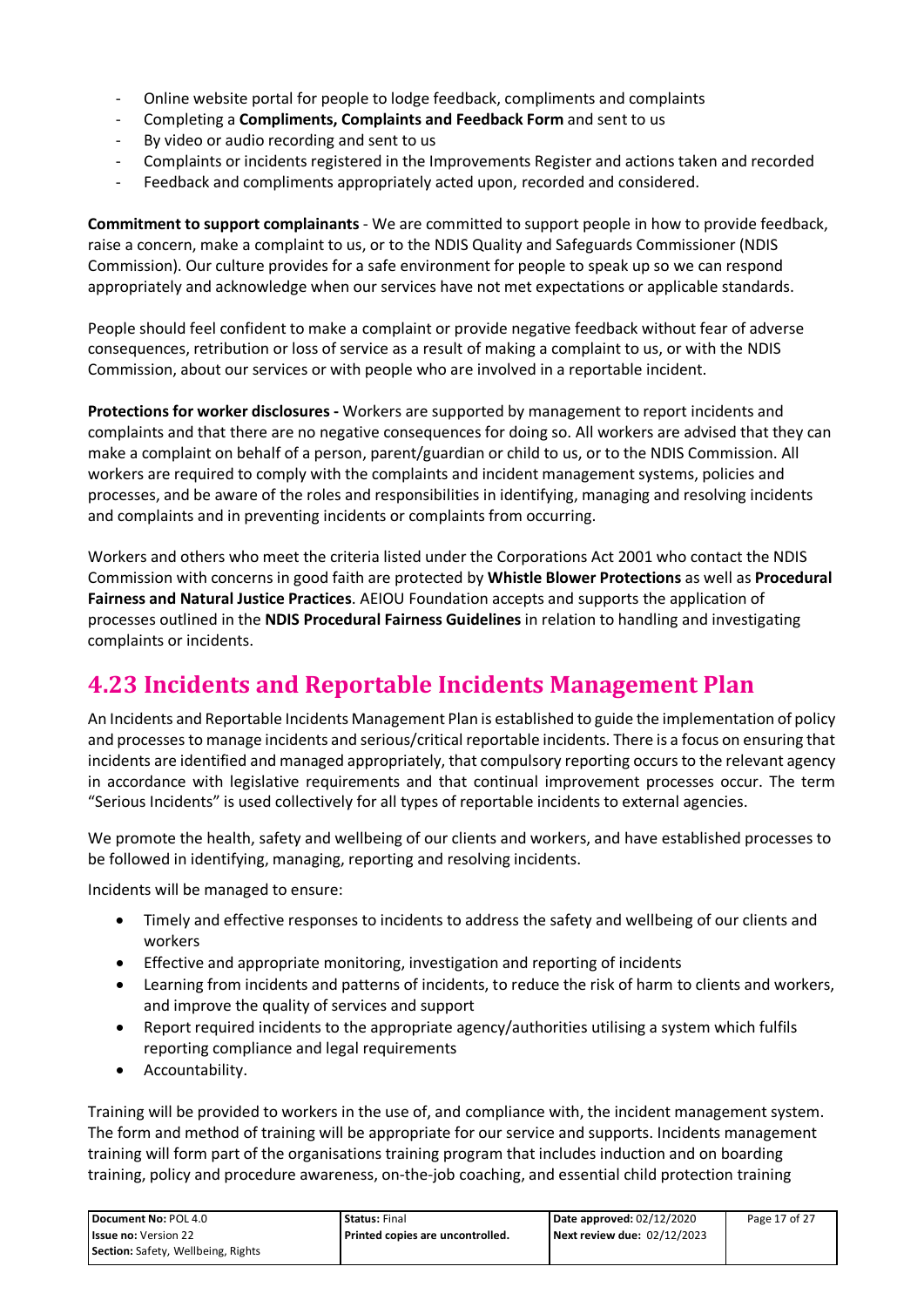completed and refreshed annually. Full details about framework and processes are in the **Incidents and reportable Incidents Management Plan**.

### **4.24 Worker Screening**

Working with children checks are now mandatory in all States and Territories in Australia, and these checks provide a safer environment for children in early childhood education and care services and for children with disability.

AEIOU workers are subject to meet criminal history screening and clearance processes which apply to the State/Territory and Commonwealth requirements where the service operates.

Worker screening rules are applied under the NDIS Worker Screening Rules, Disability Services Acts and Regulations, Working with Children (Risk Management and Screening) Act 2000 (Qld) and the Working with Children (Risk Management and Screening) Regulation 2011 (Qld), Children's Protection Act (SA) and other State/Territory legislations.

### **4.25 First Aid**

AEIOU is committed to ensuring a high level of immediate care is given to an ill or injured person. The Work Health & Safety Act 2011 and the Work Health & Safety Regulation 2011 require that we:

- Provide first aid equipment in the workplace
- Ensures every worker has access to the first aid equipment
- Provide access to facilities for the administration of first aid; and
- Establish an adequate number of workers trained to administer first aid.

We have systems in place to ensure a high level of immediate care to an ill or injured person until more advanced care arrives or the person recovers. The key procedures we have in place to facilitate first aid are:

- **WHS First Aid Procedure**
- **First Aid for Burns Procedure**
- **CPR for Children of 12 Months Procedure**
- **Poisoning Action Plan Procedure**

We have in place procedures specifically related to **medical conditions and medicine administration**, shown in the following section.

#### **First Aid Kits**

The contents of first aid kits is appropriate and maintained for the types of injuries and illnesses likely to occur in the workplace. A workplace may have in place a range of differently stocked kits – for example:

- **Main first aid kit.** This is the centre's 'master' first aid kit which needs to be kept in a central position within the centre, but out of reach of children. All workplaces are required to have at least one main first aid kit.
- **Satellite first aid kit.** These are kits which contain only the most frequently required first aid contents. Each children's room may have a satellite first aid kit and at least one should also be located in or near the outdoor play area. Each manager and/or health and safety representative may determine whether satellite kits are needed and if so, what contents are appropriate.
- **Emergency first aid kit –** This is a portable kit which contains a limited number of first aid items and is to be taken by a staff member when the centre is evacuated due to an emergency or dill.

#### **First Aid Qualifications and Training**

| Document No: POL 4.0               | <b>Status: Final</b>             | Date approved: 02/12/2020   | Page 18 of 27 |
|------------------------------------|----------------------------------|-----------------------------|---------------|
| <b>Issue no: Version 22</b>        | Printed copies are uncontrolled. | Next review due: 02/12/2023 |               |
| Section: Safety, Wellbeing, Rights |                                  |                             |               |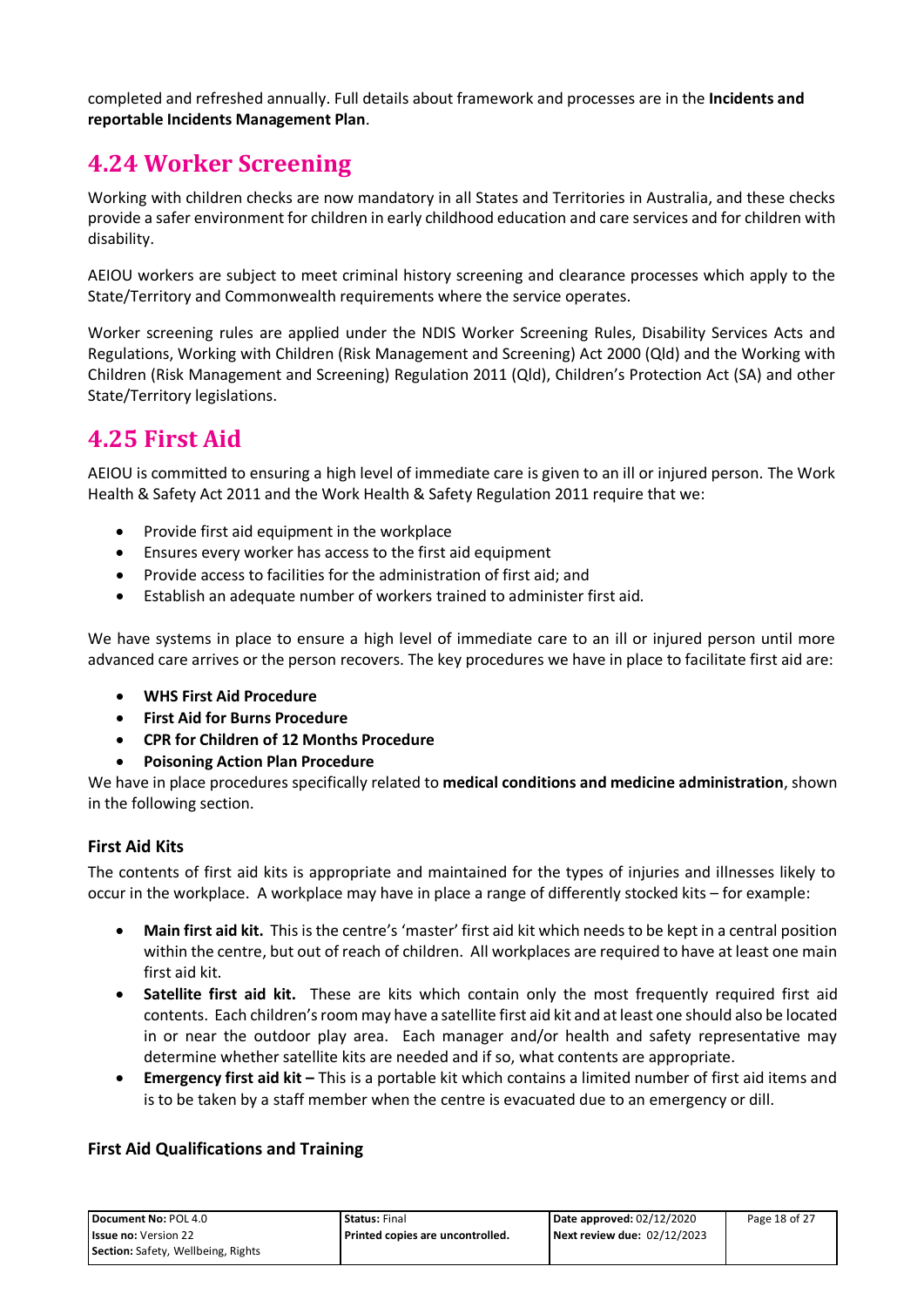We provide a minimum of one staff member present at all times who has a current First Aid, CPR, Anaphylaxis and Asthma certificate, and additional training for centre staff where a medical condition action plan requires special training for a child's disclosed medical condition.

If the need arises, qualified first aiders will administer First Aid and stabilise the victim until emergency services arrive. Each centre will ensure that:

- All staff are made aware of where the first aid kit is located as part of their induction process.
- A separate travelling first aid kit is taken on excursions.
- Two or more ice packs are kept in the freezer at all times.

We ensure that a parent of a child is notified as soon as practicably possible if their child is injured, becomes ill or suffers a trauma. Parents will be notified no later than 24 hours after the involvement of their child in the abovementioned experiences.

We ensure an **Incident Report** or **temperature tracking record** is completed then signed by parent/ guardian.

# **4.26 Medical Conditions and Medication Administration**

Children with medical conditions that require support plans and strategies to manage risks are given the necessary care and support they need. Information on how we meet a child's medical support needs at any AEIOU Foundation (AEIOU) centre is detailed in the **Medical Conditions and Medical Administration Procedure**. Plans, systems and processes are designed to ensure that risks are managed to the best extent possible, which are regularly reviewed to ensure health, safety and wellbeing of the child. **Medical Condition Action Plans (MCAPs)** are implemented and first-aid applied, as required.

Medical conditions could include:

- Asthma, with a supporting **Asthma Procedure** in place
- Diabetes
- Enteral feeding support
- Allergies, with a supporting **Anaphylaxis Severe Allergic Reactions Procedure** in place
- Anaphylaxis or diagnosed at risk of anaphylaxis
- Epilepsy
- Any other specific medical condition(s) mentioned by a child's parents or registered medical practitioner during enrolment.
- Any other specific medical condition(s) mentioned by a child's parents or registered medical practitioner at any point during the child's education and care at the service.

Our processes follow the principles to observe the known eight (8) Medication Rights and apply our duty of care responsibilities.

### **4.27 Supporting Children through Difficult Situations**

When a child, family, educator or the service as a whole experiences a stressful or traumatic situation such as a bushfire, car accident, sudden illness or death, crime or violent situation it is important to provide appropriate support so they can recover from the ordeal. A child's reaction to a stressful or traumatic situation will depend on factors such as their age, stage of development and impact of the event on people around them. Staff are aware that children may react in unexpected ways. If required, parents may be referred to other agencies for support.

Staff are aware that the way in which they respond to the stressful or traumatic event may affect the child's response. Children look to their families and educators to find ways to deal with a situation they probably don't understand. Children need their family members (and other adults who are close to them) to help them understand the situation and their emotions and offer comfort and support. If adults are distressed about a situation it is important for them to seek help for themselves.

| Document No: POL 4.0               | <b>Status: Final</b>             | Date approved: 02/12/2020   | Page 19 of 27 |
|------------------------------------|----------------------------------|-----------------------------|---------------|
| <b>Issue no: Version 22</b>        | Printed copies are uncontrolled. | Next review due: 02/12/2023 |               |
| Section: Safety, Wellbeing, Rights |                                  |                             |               |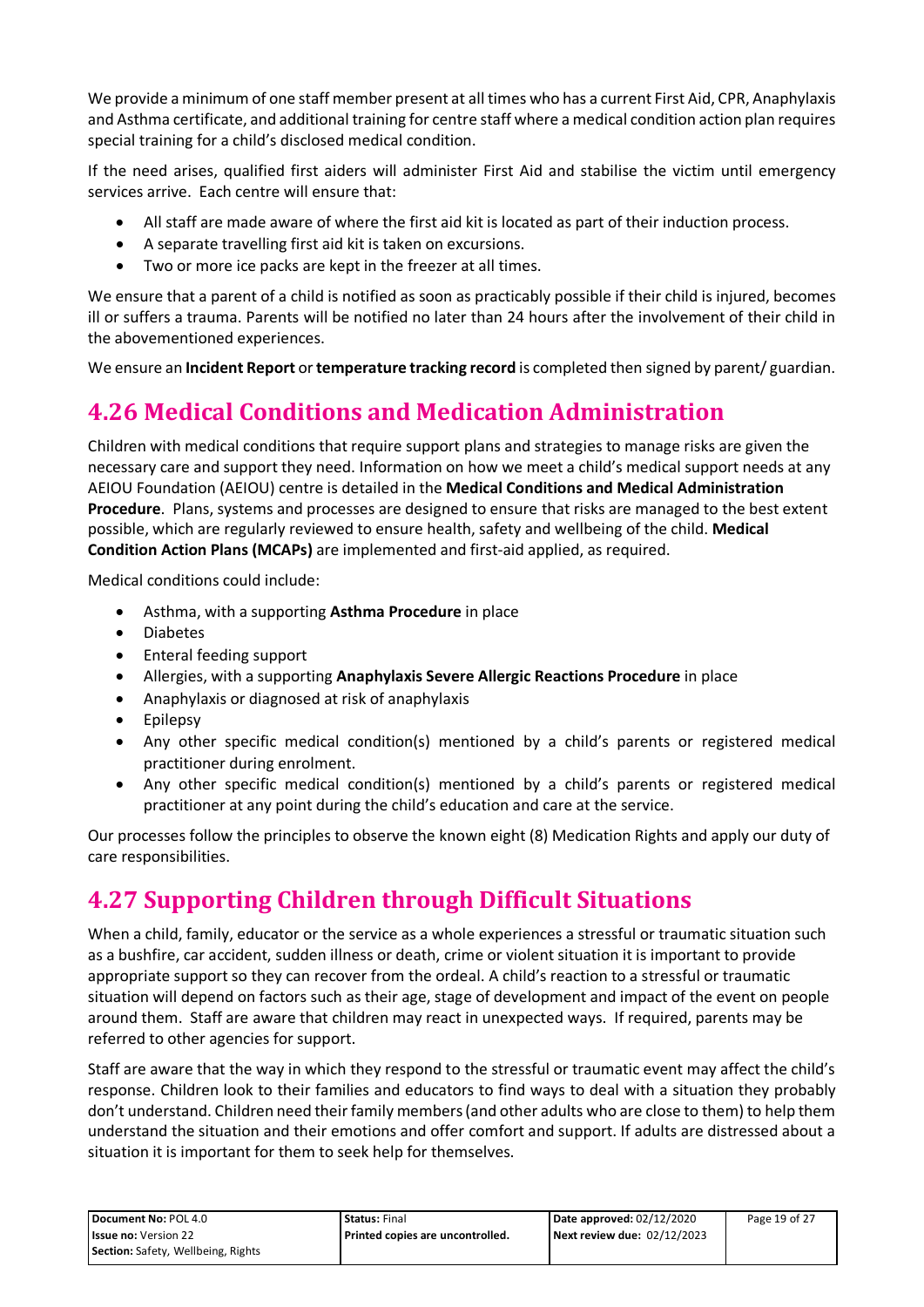At the service, we wish to help in whatever way we can if a family has undergone a tragedy. Families are encouraged to talk to educators (or confidentially to Centre Management) and staff will endeavour to work with families and children to support all parties through the situation.

Should it be required, educators will liaise with appropriate authorities, such as the Department of Education and Children's Services, and follow any recommendations made by these authorities.

### **4.28 Injurious Behaviour**

Injurious behaviour represents an act by a child which causes harm or injury to a child, staff member, visitor or volunteer.

These acts can take the form of any of the following:

- Biting (Broken skin or bruising)
- Scratching
- Kicking others
- Hair pulling
- Pushing other children
- Hitting others (using hands, other parts of body or objects)
- Pinching.

Staff recognise that injurious behaviour:

- Always serves a purpose
- Can be the result of limited communication / language skills
- Can be the result of sensory issues / overload
- Requires patience, understanding and empathy
- Requires commitment to seek constructive solutions and alternatives
- Must be functionally assessed in order to understand and teach appropriate replacement skills
- May require complex and / or prolonged problem-solving which includes a continual review process to ensure that the program in place is being implemented with fidelity across settings and staff members.

#### **When a child injures another**

- Firstly, the child's parents/carers will be informed and if warranted by assessment at the time of the incident a **Positive Behaviour Support Plan** may be developed.
- Should a child continue to cause injury to other children and /or staff, the parents/carers in conjunction with centre or program management and appropriate centre staff will revaluate suitable strategies to manage the child's behaviour.
- If, after all reasonable and appropriate strategies have been put in place and the behaviour continues with the same or increased intensity, one of the following may be put into effect:
	- $\circ$  Exclusion of the child for a part of the day, where staff ratios do not allow for the safe supervision of all parties given the child's behaviour
	- $\circ$  Exclusion of the child for a number or specified days during the week
	- o A request that parents /carers of the child seek additional assistance for their child which assists in positive behaviour outcomes
	- o Termination of the child's placement.
- The managers and parents will review the plan at an agreed date with a view to the child resuming usual access to the centre.

# **4.29 Bullying Amongst Children**

AEIOU management and staff will choose from the following strategies to deal with bullying behaviour amongst children:

• Our educators will practice all-encompassing and socially inclusive care

| Document No: POL 4.0               | <b>Status: Final</b>               | Date approved: 02/12/2020   | Page 20 of 27 |
|------------------------------------|------------------------------------|-----------------------------|---------------|
| <b>Issue no: Version 22</b>        | l Printed copies are uncontrolled. | Next review due: 02/12/2023 |               |
| Section: Safety, Wellbeing, Rights |                                    |                             |               |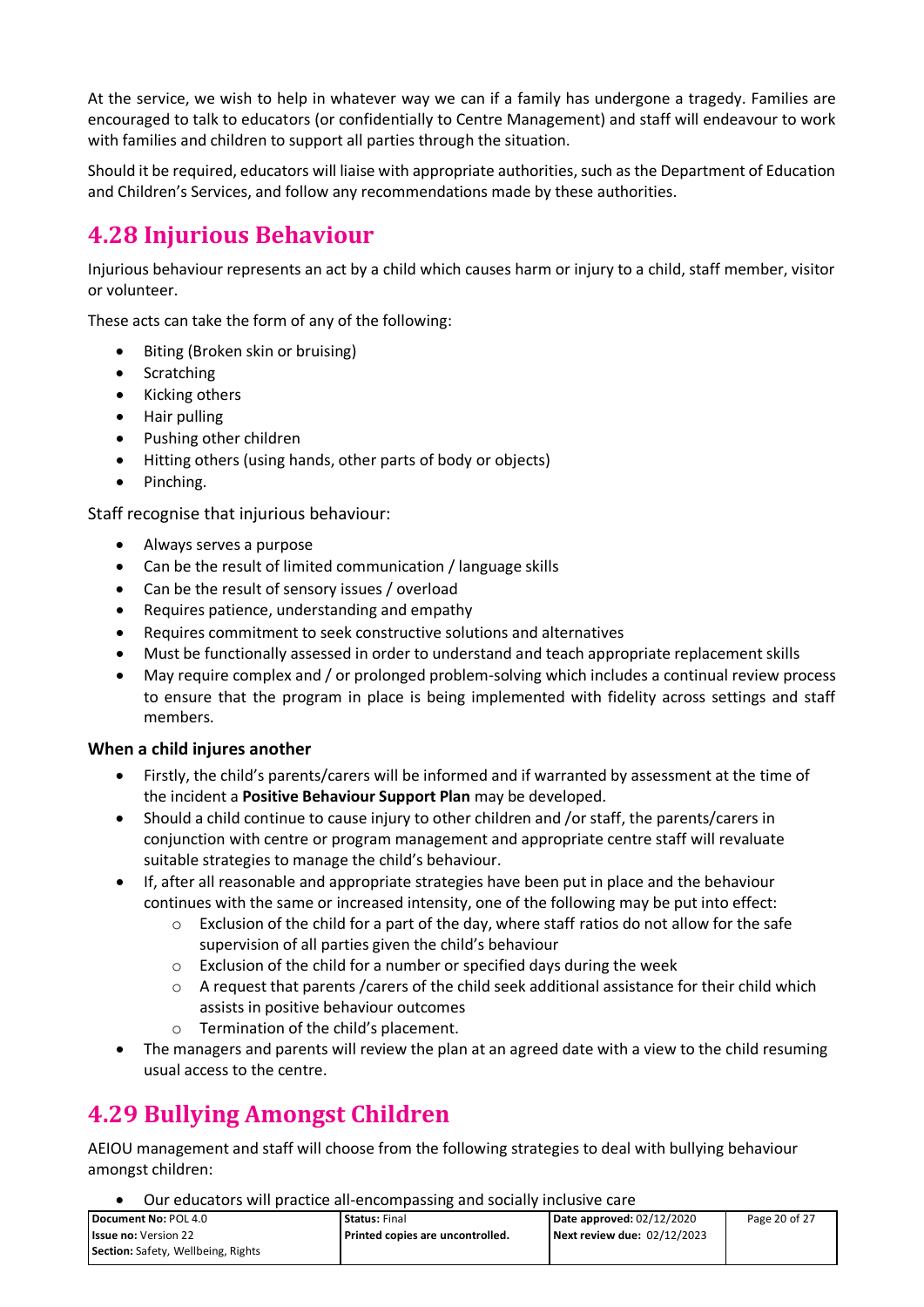- Daily programs will recognise, value and reflect the social and cultural diversity of our community
- Our educators will role model and actively encourage appropriate behaviours
- Our educators will empower children by giving them responsibilities that will make them feel valued
- Our educators will help children deal with their anger. This includes offering alternative dispute resolution techniques that are socially acceptable
- Our educators will seek the support of children's services professionals when it is necessary
- Our educators will respond promptly to children's aggressive or bullying behaviour.

### **4.30 Advocacy Support and Services**

Access to advocacy support aims to promote, protect and ensure a person with a disability has full and equal enjoyment of all human rights enabling full community participation.

Advocacy may involve speaking, acting, or writing on behalf of a client who has limited ability to exercise his/her rights. Advocacy is used to facilitate a client's right.

Families will be provided with relevant advocacy services information to enable them to access an independent support person/advocate if they wish. Staff will liaise with relevant organisations when appropriate for culturally and linguistically diverse clients and for clients with communication difficulties. Access to an interpreter or translator can be made. Alternatively, a staff member at AEIOU may act as a client's advocate when requested or required to facilitate the client's care or wishes.

Procedures are in place to facilitate an advocate and to inform how our clients can access advocacy services. Details are in the **Advocacy Services Procedure**.

An **Advocacy Information Sheet** is available and can be provided to parents/families who may need them.

### **4.31 Alcohol, Illicit Drugs and Tobacco Free Environment**

We provide an environment that is free from the use of alcohol, illicit drugs, and tobacco'.

No staff member or volunteer is permitted to be 'affected by alcohol or drugs, including prescription medications, whilst on duty, where it can impair his or her capacity to supervise or provide regulated education and care'.

### **4.32 Competent workforce**

Our professional allied health and teaching staff hold the necessary qualifications and experience required under the legislative quality frameworks that apply.

We provide opportunities for adequate and ongoing supervision, training, induction, orientation, performance monitoring and professional development for new and existing staff and provide volunteers with relevant induction relevant to their role.

# **5 References / Information**

### **5.1 Knowledge/ Competency Requirements**

#### **Competency Requirements**

Staff to understand processes relevant to their role in implementing the Child Safety Wellbeing and Rights policy and/or know how to access the information when required or if they have a question.

At least one staff member must be on duty that hold current relevant first aid qualifications.

Red Nose – Safe Sleeping – latest evidence-based advice.

<https://rednose.org.au/section/safe-sleeping>

| Document No: POL 4.0               | <b>Status: Final</b>               | Date approved: 02/12/2020   | Page 21 of 27 |
|------------------------------------|------------------------------------|-----------------------------|---------------|
| <b>Issue no: Version 22</b>        | l Printed copies are uncontrolled. | Next review due: 02/12/2023 |               |
| Section: Safety, Wellbeing, Rights |                                    |                             |               |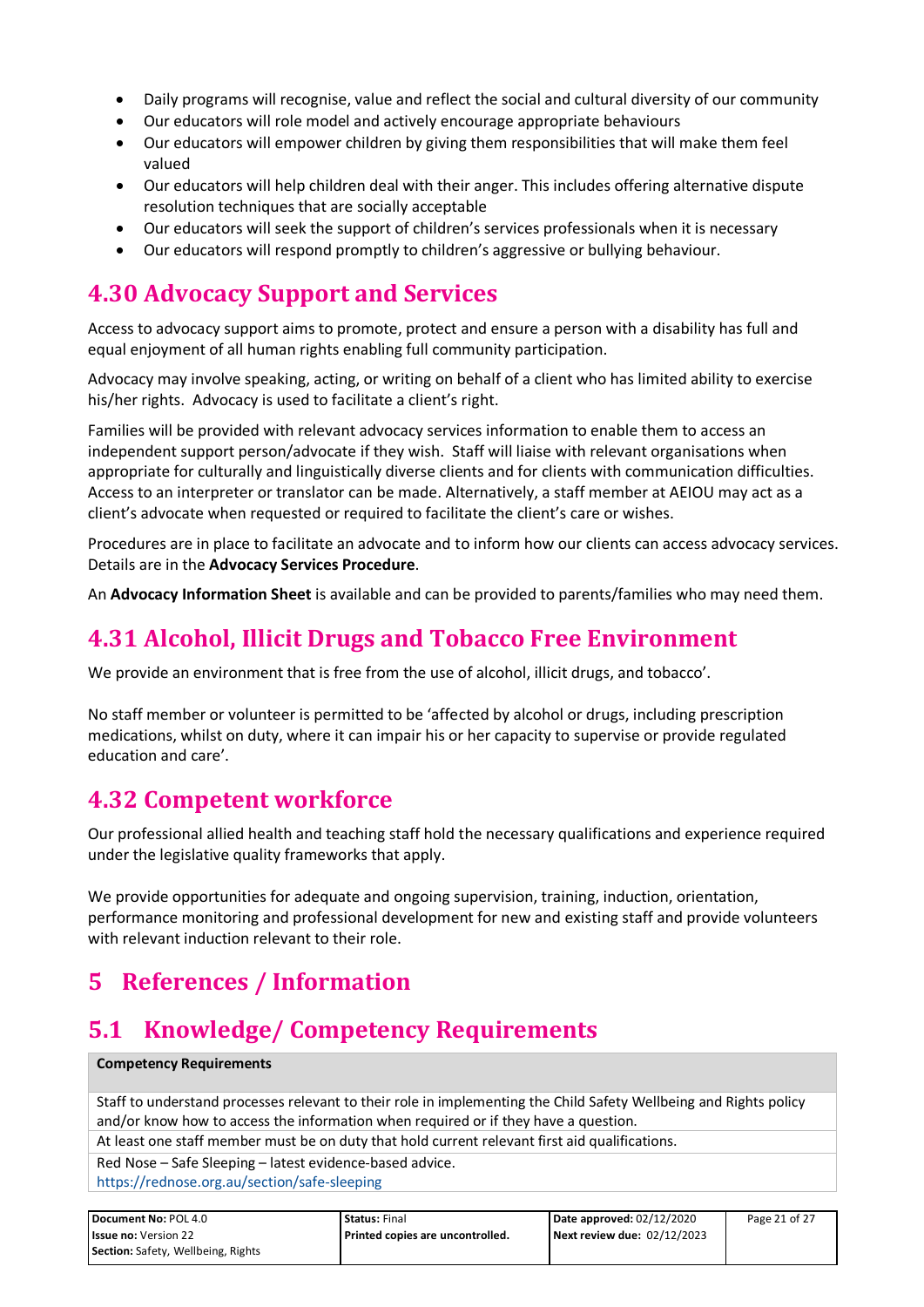# **5.2 Monitoring and Measuring Results**

We monitor the performance of policy through audits and quality review. We take into consideration any complaints or incidents, data/information, corrective actions, and external audit reports.

### **5.3 Privacy, Confidentiality and Records Requirements**

Privacy - is a human right. Rights related to privacy are set out in Commonwealth Privacy Act 1988, the Australian Privacy Principles and State and Territory Information Privacy laws.

Details about how we implement the privacy principles are detailed in our **Privacy Notice Policy** which is available to all clients. We have developed a range of consent forms to support our obligations for informed consent based on our obligations towards the collection of the client's personal information, how we use this information in the delivery of our services, and our obligations to disclose information to third parties who have a direct interest in the services we provide to the client. We will not disclose information for any other purpose without informed consent from the client, or unless a legal obligation exists for us to disclose information we hold in our control.

# **5.4 Related Documents**

**Section:** Safety, Wellbeing, Rights

| <b>Doc Number</b>           | <b>Title</b>                                    |                                                            |                             |               |
|-----------------------------|-------------------------------------------------|------------------------------------------------------------|-----------------------------|---------------|
| <b>POL1.1</b>               |                                                 | <b>Risk Management Policy</b>                              |                             |               |
| PRO1.1                      |                                                 | Risk Management Procedure                                  |                             |               |
| POL4.01                     | <b>Child Protection Policy</b>                  |                                                            |                             |               |
| <b>POL1.4</b>               |                                                 | Incidents and Reportable Incidents Management Plan Policy  |                             |               |
| F1.4.1A                     | <b>Incident Report</b>                          |                                                            |                             |               |
| <b>POL5.0</b>               |                                                 | Feedback Complaints Management Resolution Policy           |                             |               |
| PRO5.01                     |                                                 | Feedback Complaint and Resolution _Client Procedure        |                             |               |
| PRO4.02                     |                                                 | Anaphylaxis Severe Allergic Reactions Procedure            |                             |               |
| F4.02A                      |                                                 | Anaphylaxis Consent for EpiPen Form                        |                             |               |
| F4.02B                      | Anaphylaxis Notification Letter                 |                                                            |                             |               |
| F4.02C                      |                                                 | ASCIA Action Plan Allergic Reactions 2018 (external)       |                             |               |
| PRO4.03                     | Asthma Procedure                                |                                                            |                             |               |
| F4.03A                      |                                                 | Asthma Care Plan for Early Childhood 2018 (external)       |                             |               |
| PRO4.01                     |                                                 | Poisoning Action Plan Procedure                            |                             |               |
| PRO4.04                     | First Aid for Burns Procedure                   |                                                            |                             |               |
| PRO4.05                     |                                                 | CPR for Children over 12 Months Procedure                  |                             |               |
| PRO4.06                     |                                                 | <b>Community Experiences Procedure</b>                     |                             |               |
| F4.06A                      | <b>Community Experience Consent Form</b>        |                                                            |                             |               |
| F4.06B                      | Community Experience Risk Management Plan       |                                                            |                             |               |
| PRO4.07                     | Death of a Child Procedure                      |                                                            |                             |               |
| PRO4.08                     |                                                 | Medical Conditions and Medication Administration Procedure |                             |               |
| F4.08A                      |                                                 | Risk Minimisation and Communication Plan                   |                             |               |
| F4.08C                      |                                                 | Epilepsy Management Plan Seizure x 1(external)             |                             |               |
| F4.08D                      |                                                 | Epilepsy Management Plan Seizure x 2 (external)            |                             |               |
| F4.08E                      |                                                 | <b>Room Medication Record</b>                              |                             |               |
| F4.08F                      | Epilepsy Emergency Medication Plan              |                                                            |                             |               |
| F4.08G                      | Long Term Medication Form                       |                                                            |                             |               |
| F4.08H                      | Medical Action Management Plan - Sample         |                                                            |                             |               |
| F4.08I                      | Authorisation to Administer Controlled Medicine |                                                            |                             |               |
| Document No: POL 4.0        |                                                 | <b>Status: Final</b>                                       | Date approved: 02/12/2020   | Page 22 of 27 |
| <b>Issue no: Version 22</b> |                                                 | Printed copies are uncontrolled.                           | Next review due: 02/12/2023 |               |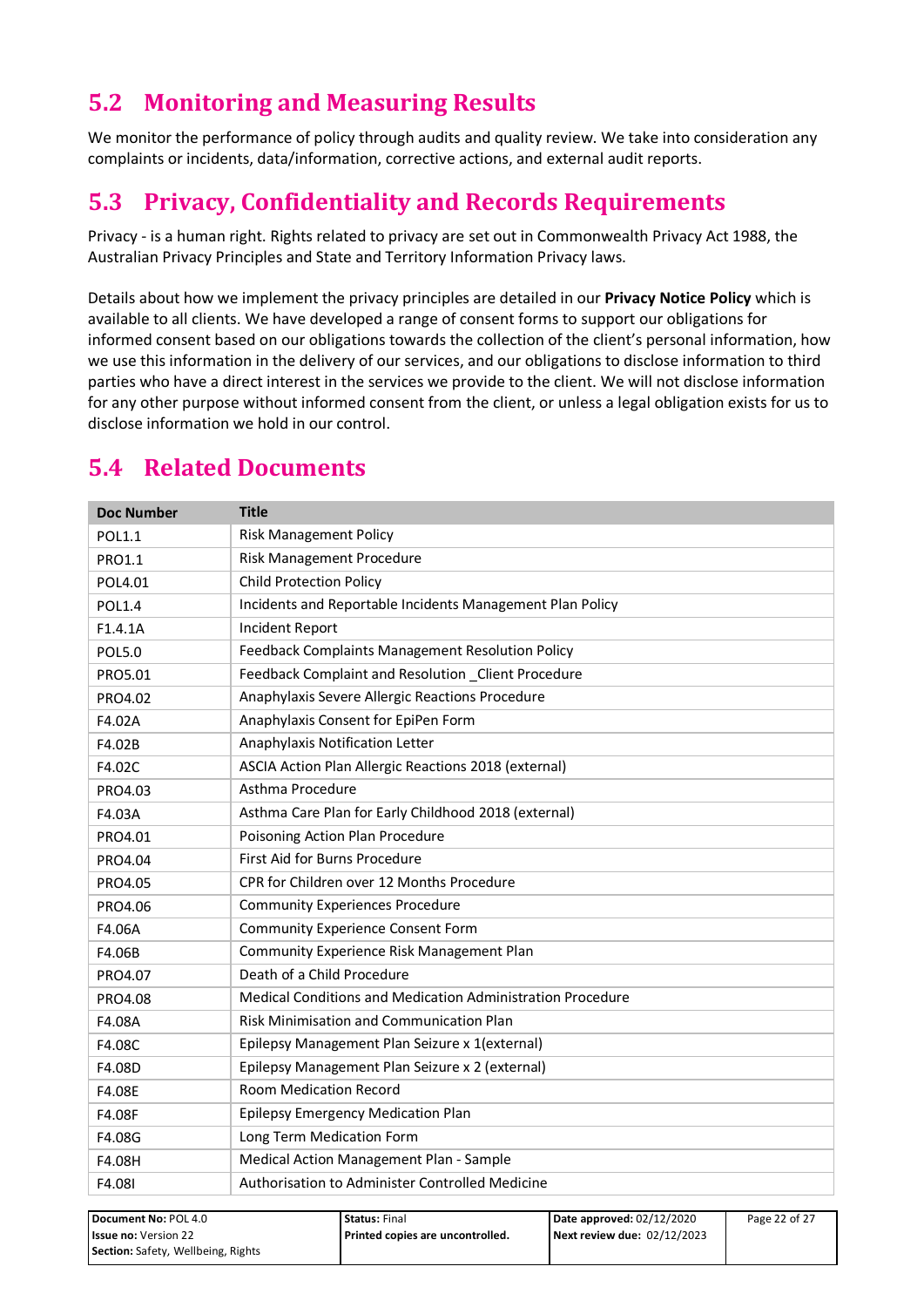| F4.08J         | Controlled and Restricted Medicines Register                           |
|----------------|------------------------------------------------------------------------|
| PRO4.09        | Sunsmart, Sunscreen and Insect Repellent Procedure                     |
| F4.09A         | Sunscreen and Insect Repellent Checklist                               |
| PRO4.010       | <b>Advocacy Services Procedure</b>                                     |
| F4.010A        | Advocacy Information Sheet                                             |
| F4.010B        | Nominate or Change of Support Person Advocate Form                     |
| PRO4.013       | Sleep, Rest and Relaxation Procedure                                   |
| F4.0B          | Nursery Sleep Chart                                                    |
| PRO6.13        | <b>WHS First Aid Procedure</b>                                         |
| PRO6.14        | Infection Control and Waste Management Procedure                       |
| PRO6.16        | Hazardous Chemicals Procedure                                          |
| POL1.3A        | Privacy Notice Policy - Internal                                       |
| <b>POL1.3B</b> | Privacy Notice Policy - Public                                         |
| F4.10A         | Child Safe Code of Conduct                                             |
| F4.10B         | Childrens Record File Note                                             |
| F4.10C         | Alleged Actual Sexual Physical Assault Abuse Neglect of Child          |
| F4.10D         | Identifying and Responding to Child Protection Concerns                |
| PRO.015        | Delivery and Collection of Children Procedure                          |
| PRO.016        | <b>Breast and Bottle Feeding Procedure</b>                             |
| F4.0A          | Special Diet - Non Medical Form (is in Quick Kids record at enrolment) |
| F6.12D         | Request to Store Food outside the Fridge Form                          |
|                | NDIS Code of Conduct (external)                                        |

# **5.5 Legislation and Other Relevant Information**

Г

Key legislation and information to be aware of for further information and guidance.

| Australian Consumer Law, the Competition and Consumer Act 2010 and related Regulations 2010 |                                  |                             |               |  |
|---------------------------------------------------------------------------------------------|----------------------------------|-----------------------------|---------------|--|
| <b>ACNC Act</b>                                                                             |                                  |                             |               |  |
| Children's Protection Act 1993 (SA)                                                         |                                  |                             |               |  |
| Children's Protection Act 1999 (QLD)                                                        |                                  |                             |               |  |
| Coroner's Act                                                                               |                                  |                             |               |  |
| Corporations Act 2001                                                                       |                                  |                             |               |  |
| Disability Services Act 2006 and Regulations 2006 (QLD)                                     |                                  |                             |               |  |
| Disability Services Act 1993 (SA)                                                           |                                  |                             |               |  |
| <b>Education and Care Standards National Law Act 2010</b>                                   |                                  |                             |               |  |
| <b>Education and Care Services National Regulations</b>                                     |                                  |                             |               |  |
| Education and Early Childhood Services (Registration and Standards) Act 2011 (SA)           |                                  |                             |               |  |
| Education and Early Childhood Services (Registration and Standards) Regulations 2011 (SA)   |                                  |                             |               |  |
| Education and Care Services Act 2013 (QLD)                                                  |                                  |                             |               |  |
| Education and Care Services Regulations 2013 (QLD)                                          |                                  |                             |               |  |
| Fair Work Act 2009                                                                          |                                  |                             |               |  |
| Human Rights Act (Qld)                                                                      |                                  |                             |               |  |
| NDIS Act 2013 - and Rules                                                                   |                                  |                             |               |  |
| NDIS (Incident Management and Reportable Incidents) Rules 2018, and Explanatory Statement   |                                  |                             |               |  |
| NDIS (Restrictive Practices and Behaviour Support) Rules 2018, and Explanatory Statement    |                                  |                             |               |  |
| NDIS (Code of Conduct) Rules 2018, and Explanatory Statement                                |                                  |                             |               |  |
| NDIS (Procedural fairness) Guidelines 2018                                                  |                                  |                             |               |  |
| NDIS (Complaints Management and Resolution) Rules 2018, and Explanatory Statement           |                                  |                             |               |  |
| NDIS (Practice Standards - Worker Screening) Rules 2018                                     |                                  |                             |               |  |
| NDIS Quality Indicators Guidelines 2018                                                     |                                  |                             |               |  |
|                                                                                             |                                  |                             |               |  |
| Document No: POL 4.0                                                                        | <b>Status: Final</b>             | Date approved: 02/12/2020   | Page 23 of 27 |  |
| <b>Issue no: Version 22</b>                                                                 | Printed copies are uncontrolled. | Next review due: 02/12/2023 |               |  |
| Section: Safety, Wellbeing, Rights                                                          |                                  |                             |               |  |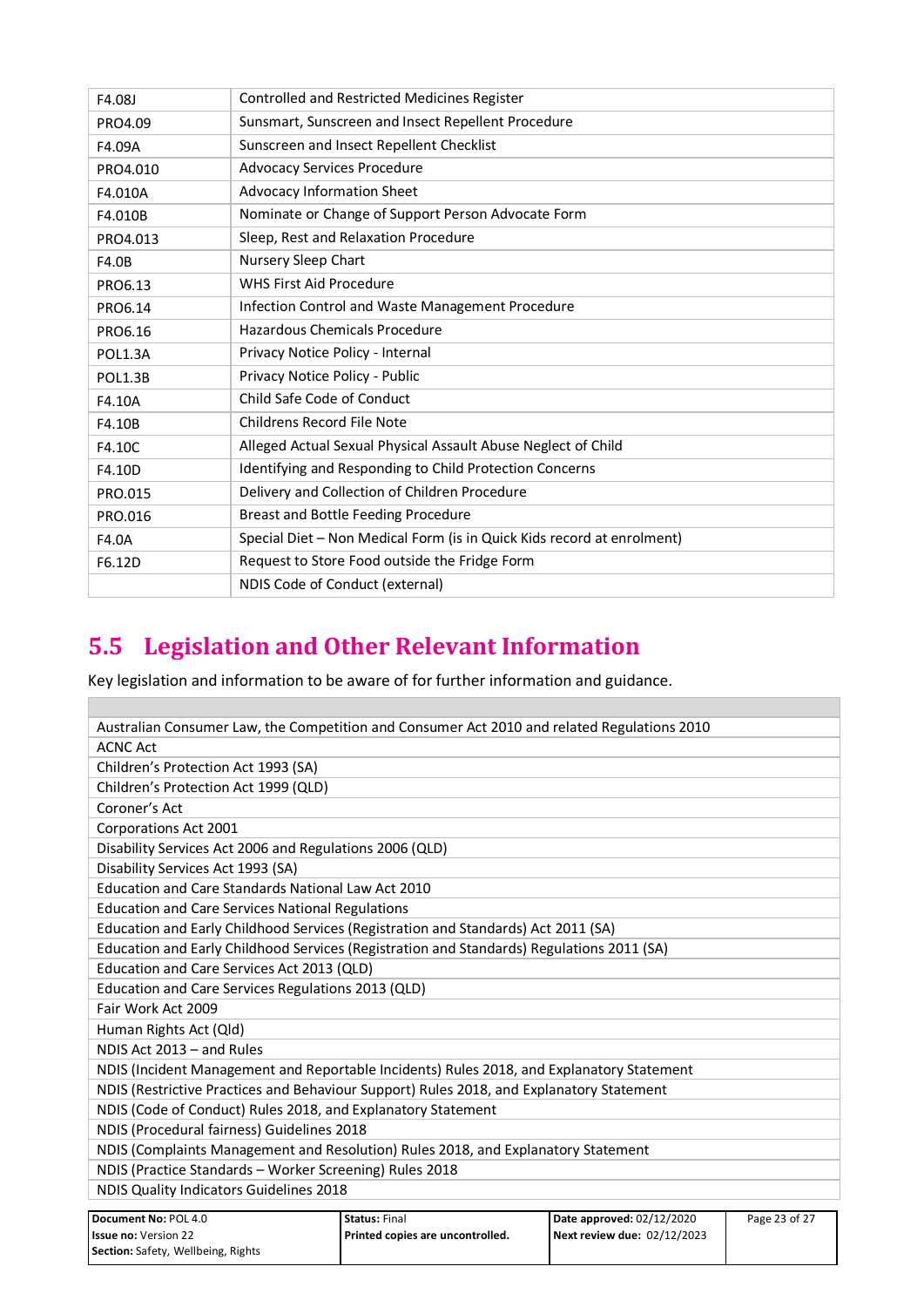NDIS Quality and Safeguards Commission Incident Management System Guidance NDIS Quality and Safeguards Commission Reportable Incidents Guidance NDIS Quality and Safeguards Commission Behaviour Support Competency Framework NDIS Code of Conduct – Guidance for Workers NDIS Code of Conduct – Guidance for Service Providers Privacy Act 1988 Information Privacy Principles 1992 (SA) Information Privacy Act (QLD) Work Health and Safety Act and Regulations 2011 (QLD) Work Health and Safety Act and Regulations 2012 (SA) Work Health and Safety Act 2011 Working with Children (Risk Management and Screening) Act 2000 and Regulation 2011 (Qld) United Nations (UN) Convention on the Rights of Persons with Disabilities United Nations (UN) Convention on the Rights of Young Children National Framework for reducing and eliminating the Use of Restrictive Practices in the Disability Sector. The Australasian Society of Clinical Immunology and Allergy (ASCIA) <http://www.allergy.org.au/> Allergy & Anaphylaxis Australi[a www.allergyfacts.org.au](http://www.allergyfacts.org.au/) Health (Drugs and Poisons) Regulation 1996 (Qld) Therapeutic Goods Act 1989 Controlled Substances Act 1984 and the Controlled Substances (Poisons) Regulations 2011 (SA)

# **5.6 Quality Standards Map**

| <b>NDIS Practice Standards - Quality Indicator</b> |                                                                                                                                                                                                                     |  |
|----------------------------------------------------|---------------------------------------------------------------------------------------------------------------------------------------------------------------------------------------------------------------------|--|
|                                                    | <b>Rights and Responsibilities</b>                                                                                                                                                                                  |  |
| QI <sub>6</sub>                                    | Person – centred supports $(6.1, 6.2, 6.3)$                                                                                                                                                                         |  |
|                                                    | Outcome: Each participant accesses supports that promote, uphold and respect their legal and human<br>rights and is enabled to exercise informed choice and control. The provision of supports promotes, upholds    |  |
| $QI$ 7                                             | and respects individual rights to freedom of expression, self-determination and decision-making.<br>Individual values and beliefs (7.1, 7.2)                                                                        |  |
|                                                    | Outcome: Each participant accesses supports that respect their culture, diversity, values and beliefs.                                                                                                              |  |
| QI8                                                | Privacy and Dignity (8.1, 8.2, 8.3)                                                                                                                                                                                 |  |
| QI <sub>9</sub>                                    | Outcome: Each participant accesses supports that respect and protect their dignity and right to privacy<br>Independence and informed choice (9.1, 9.2, 9.3, 9.4, 9.5)                                               |  |
|                                                    | <b>Outcome:</b> Each participant is supported by the provider to make informed choices, exercise control and<br>maximise their independence relating to the supports provided.                                      |  |
| QI10                                               | Violence, Abuse, Neglect, Exploitation and Discrimination (10.1, 10.2, 10.3)                                                                                                                                        |  |
|                                                    | Outcome: Each participant accesses supports free from violence, abuse, neglect, exploitation or                                                                                                                     |  |
|                                                    | discrimination.                                                                                                                                                                                                     |  |
|                                                    | <b>Governance and Operational Management</b>                                                                                                                                                                        |  |
| QI 12                                              | Risk Management (12.1, 12.2, 12.3)                                                                                                                                                                                  |  |
|                                                    | Outcome: Risks to participants, workers and the provider are identified and managed.                                                                                                                                |  |
| Q113                                               | <b>Quality Management</b> (13.1, 13.2, 13.3)                                                                                                                                                                        |  |
|                                                    | Outcome: Each participant benefits from a quality management system relevant and proportionate to the<br>size and scale of the provider, which promotes continuous improvement of support delivery.                 |  |
| QI14                                               | <b>Information Management</b> (14.1, 14.2, 14.3, 14.4)                                                                                                                                                              |  |
|                                                    | Outcome: Management of each participant's information ensures that it is identifiable, accurately<br>recorded, current and confidential. Each participant's information is easily accessible to the participant and |  |
|                                                    | appropriately utilised by relevant workers.                                                                                                                                                                         |  |
| QI15                                               | Feedback and Complaints Management (15.1, 15.2, 15.3, 15.4)                                                                                                                                                         |  |
|                                                    | Outcome: Each participant has knowledge of and access to the provider's complaints management and                                                                                                                   |  |
|                                                    | resolution system. Complaints and other feedback made by all parties are welcomed, acknowledged,                                                                                                                    |  |
|                                                    | respected and well-managed.                                                                                                                                                                                         |  |
| QI16                                               | <b>Incident Management</b> (16.1, 16.2, 16.3)                                                                                                                                                                       |  |

| <b>Document No: POL 4.0</b>               | <b>Status: Final</b>             | Date approved: 02/12/2020   | Page 24 of 27 |
|-------------------------------------------|----------------------------------|-----------------------------|---------------|
| <b>Issue no:</b> Version 22               | Printed copies are uncontrolled. | Next review due: 02/12/2023 |               |
| <b>Section:</b> Safety, Wellbeing, Rights |                                  |                             |               |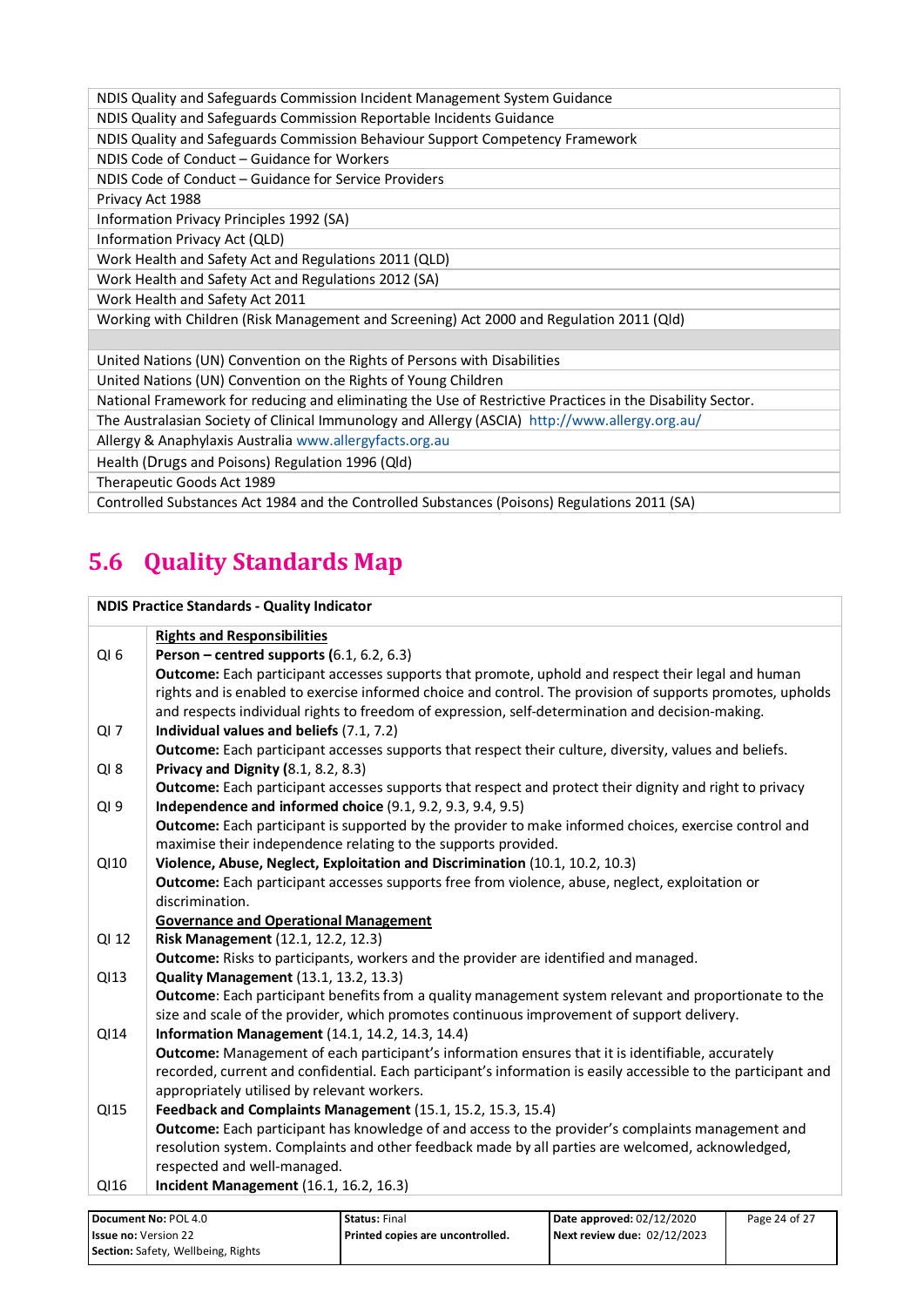|                      | Outcome: Each participant is safeguarded by the provider's incident management system, ensuring that                                                                                                    |                                                                                                             |                             |               |
|----------------------|---------------------------------------------------------------------------------------------------------------------------------------------------------------------------------------------------------|-------------------------------------------------------------------------------------------------------------|-----------------------------|---------------|
|                      | incidents are acknowledged, respond to, well-managed and learned from.                                                                                                                                  |                                                                                                             |                             |               |
| QI17                 | Human Resource Management (17.1, 17.2, 17.3, 17.4, 17.5, 17.6)                                                                                                                                          |                                                                                                             |                             |               |
|                      | Outcome: Each participant's support needs are met by workers who are competent in relation to their role,                                                                                               |                                                                                                             |                             |               |
|                      |                                                                                                                                                                                                         | hold relevant qualifications, and who have relevant expertise and experience to provide person-centred      |                             |               |
|                      | support.                                                                                                                                                                                                |                                                                                                             |                             |               |
|                      | <b>Provision of Supports</b>                                                                                                                                                                            |                                                                                                             |                             |               |
| QI24                 | Safe Environment (24.1, 24.3)                                                                                                                                                                           |                                                                                                             |                             |               |
|                      |                                                                                                                                                                                                         | Outcome: Each participants accesses supports in a safe environment that is appropriate to their needs.      |                             |               |
| QI26                 | Management of Medication (26.1, 26.2, 26.3)                                                                                                                                                             |                                                                                                             |                             |               |
|                      | Outcome: Each participant requiring medication is confident their provider administers, stores and                                                                                                      |                                                                                                             |                             |               |
|                      |                                                                                                                                                                                                         | monitors the effects of their medication and works to prevent errors or incidents.                          |                             |               |
| QI27                 | Management of Waste (27.1, 27.2, 27.3, 27.4)                                                                                                                                                            |                                                                                                             |                             |               |
|                      |                                                                                                                                                                                                         | Outcome: Each participant, each worker, and any other person in the home is protected from harm as a        |                             |               |
|                      |                                                                                                                                                                                                         | result of exposure to waste, infectious or hazardous substances generated during the delivery of supports.  |                             |               |
|                      | <b>Specialist Behaviour Support Module</b>                                                                                                                                                              |                                                                                                             |                             |               |
| QI39                 | <b>Specialist Behaviour Support</b><br>Restrictive Practices (39.1, 39.3, 39.4, 39.8)                                                                                                                   |                                                                                                             |                             |               |
|                      |                                                                                                                                                                                                         | Outcome: Each participant is only subject to a restrictive practice that meets any state and territory      |                             |               |
|                      |                                                                                                                                                                                                         | authorisation requirements and the relevant requirements and safeguards outlined in Commonwealth            |                             |               |
|                      | legislation and policy.                                                                                                                                                                                 |                                                                                                             |                             |               |
| QI41                 |                                                                                                                                                                                                         | Supporting the implementation if Behaviour Support Plans (41.1, 41.2, 41.4, 41.7)                           |                             |               |
|                      |                                                                                                                                                                                                         | Outcome: Each participant's behaviour support plan is implemented effectively to meet the participant's     |                             |               |
|                      | behaviour support needs.                                                                                                                                                                                |                                                                                                             |                             |               |
| QI42                 |                                                                                                                                                                                                         | Behaviour Support Plan Monitoring and Review (42.2, 42.4, 42.6)                                             |                             |               |
|                      |                                                                                                                                                                                                         | Outcome: Each participant has a current behaviour support plan that reflects their needs, improves their    |                             |               |
|                      |                                                                                                                                                                                                         | quality of life and supports their progress towards positive change. The plan progresses towards the        |                             |               |
|                      |                                                                                                                                                                                                         | reduction and elimination of restrictive practices, where these are in place for the participant.           |                             |               |
| QI43                 |                                                                                                                                                                                                         | Reportable Incidents involving the Use of Restrictive Practices (43.2)                                      |                             |               |
|                      |                                                                                                                                                                                                         | Outcome: Each participant that is subject to an emergency or unauthorised use of a restrictive practice has |                             |               |
|                      | the use of that practice reported and reviewed.                                                                                                                                                         |                                                                                                             |                             |               |
| QI44                 | Interim Behaviour Support Plans (44.2)                                                                                                                                                                  |                                                                                                             |                             |               |
|                      | Outcome: Each participant with an immediate need for a behaviour support plan receives an interim                                                                                                       |                                                                                                             |                             |               |
|                      | behaviour support plan which minimises the risk to the participant and others.                                                                                                                          |                                                                                                             |                             |               |
|                      | <b>Implementing Behaviour Support Plans</b>                                                                                                                                                             |                                                                                                             |                             |               |
| <b>QI47</b>          | Behaviour Support in the NDIS (47.1)<br>Outcome: Each participant accesses behaviour support that is appropriate to their needs which                                                                   |                                                                                                             |                             |               |
|                      |                                                                                                                                                                                                         |                                                                                                             |                             |               |
| <b>QI48</b>          |                                                                                                                                                                                                         | incorporates evidence-informed practice and complies with relevant legislation and policy frameworks.       |                             |               |
|                      | Regulated Restrictive Practice (48.1, 48.6, 48.7)                                                                                                                                                       |                                                                                                             |                             |               |
|                      | Outcome: Each participant is only subject to a regulated restrictive practice that meets any state and<br>territory authorisation requirements and the relevant requirements and safeguards outlined in |                                                                                                             |                             |               |
|                      | Commonwealth legislation and policy.                                                                                                                                                                    |                                                                                                             |                             |               |
|                      |                                                                                                                                                                                                         | Monitoring and Reporting the use of regulated Restrictive Practices (51.3)                                  |                             |               |
| QI51                 |                                                                                                                                                                                                         | Outcome: Each participant is only subject to a restrictive practice that is reported to the Commission.     |                             |               |
|                      |                                                                                                                                                                                                         | Reportable Incidents Involving the Use of a Restrictive practice (53.1, 53.2, 53.3, 53.7)                   |                             |               |
| QI53                 |                                                                                                                                                                                                         | Outcome: Each participant that is subject to an unauthorised use of a restrictive practice has the use of   |                             |               |
|                      | that practice reported and reviewed.                                                                                                                                                                    |                                                                                                             |                             |               |
|                      | Interim Behaviour Support Plans (54.1, 54.2, 54.3)                                                                                                                                                      |                                                                                                             |                             |               |
| QI54                 |                                                                                                                                                                                                         | Outcome: Each participant with an immediate need for a behaviour support plan receives an interim           |                             |               |
|                      |                                                                                                                                                                                                         | behaviour support plan based on evidence-informed practice, which minimises risk to the participant and     |                             |               |
|                      | others.                                                                                                                                                                                                 |                                                                                                             |                             |               |
|                      | <b>Early Childhood Support</b>                                                                                                                                                                          |                                                                                                             |                             |               |
|                      | The Child (56.1, 56.2, 56.3, 56.4)                                                                                                                                                                      |                                                                                                             |                             |               |
| QI56                 | Outcome: Each child participant accesses supports that promote and respect their legal and human rights,                                                                                                |                                                                                                             |                             |               |
|                      |                                                                                                                                                                                                         | support their development of functional skills, and enable them to participate meaningfully and be          |                             |               |
|                      | included in everyday activities with their peers.                                                                                                                                                       |                                                                                                             |                             |               |
|                      | The family (57.1, 57.2, 57.3, 57.4, 57.5, 57.6, 57.7, 57.8)                                                                                                                                             |                                                                                                             |                             |               |
| <b>QI57</b>          |                                                                                                                                                                                                         | Outcome: Each family receives family-centred supports that are culturally inclusive, responsive, and focus  |                             |               |
|                      | on their strengths.                                                                                                                                                                                     |                                                                                                             |                             |               |
|                      | Document No: POL 4.0                                                                                                                                                                                    | <b>Status: Final</b>                                                                                        | Date approved: 02/12/2020   | Page 25 of 27 |
| Issue no: Version 22 |                                                                                                                                                                                                         | Printed copies are uncontrolled.                                                                            | Next review due: 02/12/2023 |               |
|                      | Section: Safety, Wellbeing, Rights                                                                                                                                                                      |                                                                                                             |                             |               |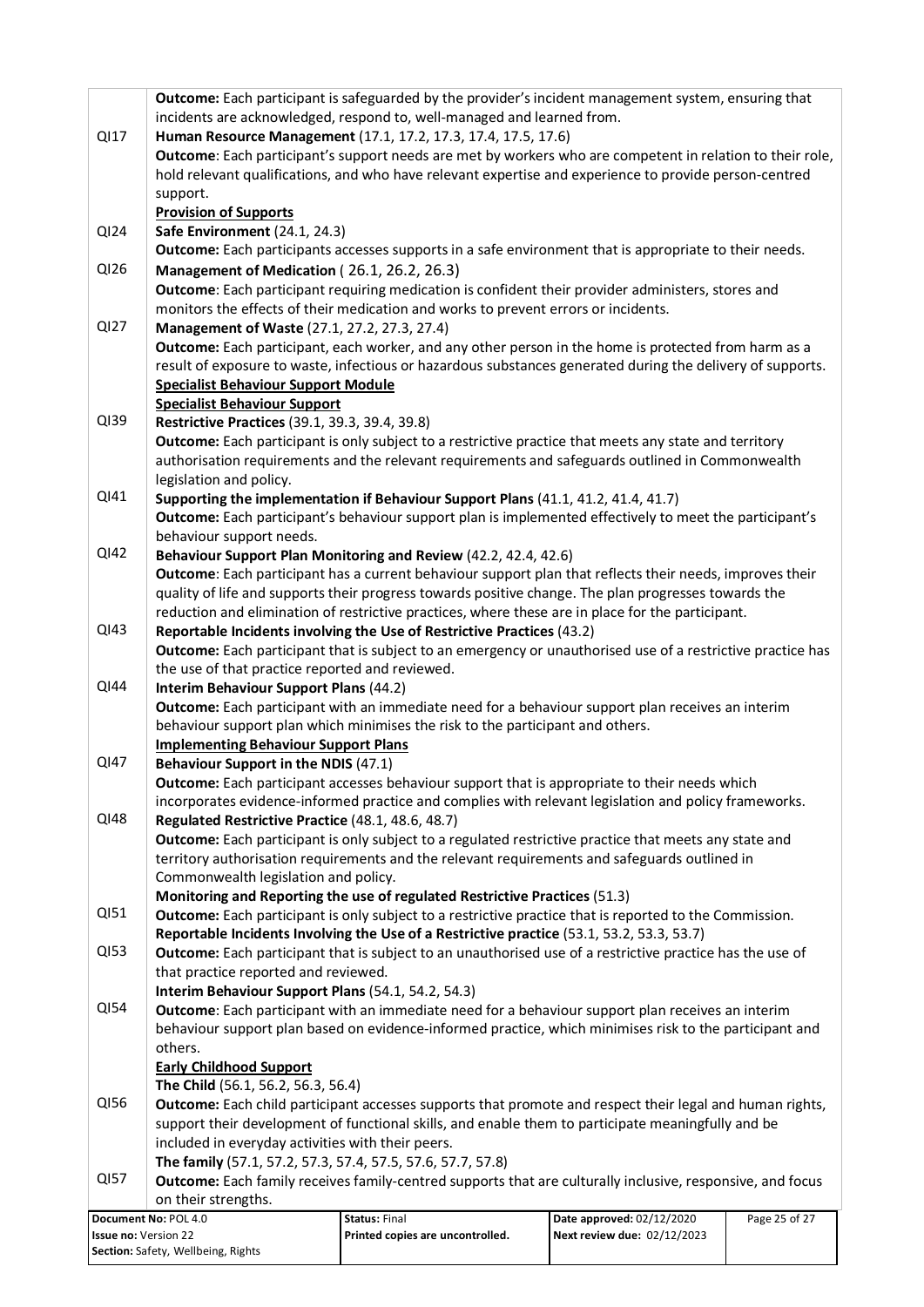|                  | <b>Inclusion</b> (58.1, 58.2, 58.3, 58.4)                                                                   |
|------------------|-------------------------------------------------------------------------------------------------------------|
| QI58             | Outcome: Each participant accesses supports that engage their natural environments and enable inclusive     |
|                  | and meaningful participation in their family and community life.                                            |
|                  | <b>Collaboration</b> (59.1, 59.2, 59.3, 59.4)                                                               |
| Q <sub>159</sub> | <b>Outcome:</b> Each participant receives coordinated supports from a collaborative team comprising their   |
|                  | family, the provider and other relevant providers, to facilitate their development and address the family's |
|                  | needs and priorities.                                                                                       |

### **6 Document Management and Review**

The organisation shall review, amend and/or update this document from time to time. Document reviews are scheduled in accordance with document management and Quality Management System Policy and Continual Improvement processes.

### **6.1 Document Ownership and Review**

| Approver             | Finance and Risk Committee                                                |
|----------------------|---------------------------------------------------------------------------|
| Document owner       | <b>General Manager</b>                                                    |
| <b>Content owner</b> | Executive Management Team, Risk and Compliance Officer                    |
| Contributor/s        | Executive Management Team, Risk and Compliance Officer, Centre Management |
| Metadata             | Safety, wellbeing, rights                                                 |

# **6.2 Document History**

| <b>Version</b> | <b>Revision detail / section</b>                                                                                                                                                                                                                                                                                                                                                                      | Date of issue |
|----------------|-------------------------------------------------------------------------------------------------------------------------------------------------------------------------------------------------------------------------------------------------------------------------------------------------------------------------------------------------------------------------------------------------------|---------------|
| 1              | Re-release of policies in new format POL4.0, 4.1, 4.2, 4.3, 4.4, 4.8, 4.9, 4.10, 4.11, 4.13,<br>4.14                                                                                                                                                                                                                                                                                                  | 29-Apr-2014   |
| $\overline{2}$ | Addition of form F2.5J to "Delivery and Collection of Children"; Revision of forms<br>related to Community Experiences; Addition of Children's Protection Act (SA) 1993 to<br>'other related documents'; Addition of section 'Duty of Care' and relevant Acts                                                                                                                                         | 06-Jun-2014   |
| 3              | Section 'Key Stakeholders' added; Section 'Policy' reference to car seats and booster<br>seats removed; Section 'Food, Beverages and Nutrition' text added relating to the<br>provision of food treats as reinforcers; Section 'Rest & Relaxation' note added relating<br>to prompting children to stay on beds at rest time; provision for heating of formula and<br>cow's milk by microwave removed | 18-Sep-2014   |
| 4              | Addition of clause confirming AEIOU's right to refuse entry to AEIOU's premises                                                                                                                                                                                                                                                                                                                       | 21-Sep-2015   |
| 5              | Addition of clause requiring children in a nursery to be regularly checked when sleeping                                                                                                                                                                                                                                                                                                              | 16-Nov-2016   |
| 6              | Sections on Medication and Medical conditions updated to reflect addition of new<br>medical condition action plan templates (asthma, epilepsy, anaphylaxis) and the<br>requirement for medication to only be administered by trained personnel (if required)                                                                                                                                          | 15-Jan-2016   |
| $\overline{7}$ | Amendment to the nursery check section - from 18 months to 15 months                                                                                                                                                                                                                                                                                                                                  | 12-Feb-2016   |
| 8              | Inclusion of procedure for the installation of a chicken coop at Sippy Downs. Updated<br>related policies and procedures and forms and removed hyperlinks in this section                                                                                                                                                                                                                             | 7-Mar-2016    |
| 9              | Update to hygiene practices in relation to food handling                                                                                                                                                                                                                                                                                                                                              | 12-May-2016   |
| 10             | Update to include reference to Room Medication Record                                                                                                                                                                                                                                                                                                                                                 | 27 May 2016   |
| 11             | Amendments to Authorisations, Room Medication Records and Breast Milk                                                                                                                                                                                                                                                                                                                                 | 13-Jul-2016   |
| 12             | Removal of requirement for milk/formula/breastmilk to be stored only in the body of a<br>refrigerator (any place in a refrigerator is acceptable)                                                                                                                                                                                                                                                     | 2-Aug-2016    |
| 13             | Inclusion of insect repellent                                                                                                                                                                                                                                                                                                                                                                         | 20-Oct-2016   |
| 14             | Inclusion of new Procedure - Trampolines                                                                                                                                                                                                                                                                                                                                                              | 10-Nov-2016   |
| 15             | Inclusion of new Form - Special Diet Form (Non Medical)                                                                                                                                                                                                                                                                                                                                               | 26-Apr-2017   |
| 16             | Additional clause for storage of warm food in thermos                                                                                                                                                                                                                                                                                                                                                 | 26-Feb-2018   |
| 17             | Complete review and realignment with NDIS requirements                                                                                                                                                                                                                                                                                                                                                | 19/07/2019    |

| Document No: POL 4.0               | <b>Status: Final</b>               | Date approved: 02/12/2020   | Page 26 of 27 |
|------------------------------------|------------------------------------|-----------------------------|---------------|
| <b>Issue no: Version 22</b>        | l Printed copies are uncontrolled. | Next review due: 02/12/2023 |               |
| Section: Safety, Wellbeing, Rights |                                    |                             |               |